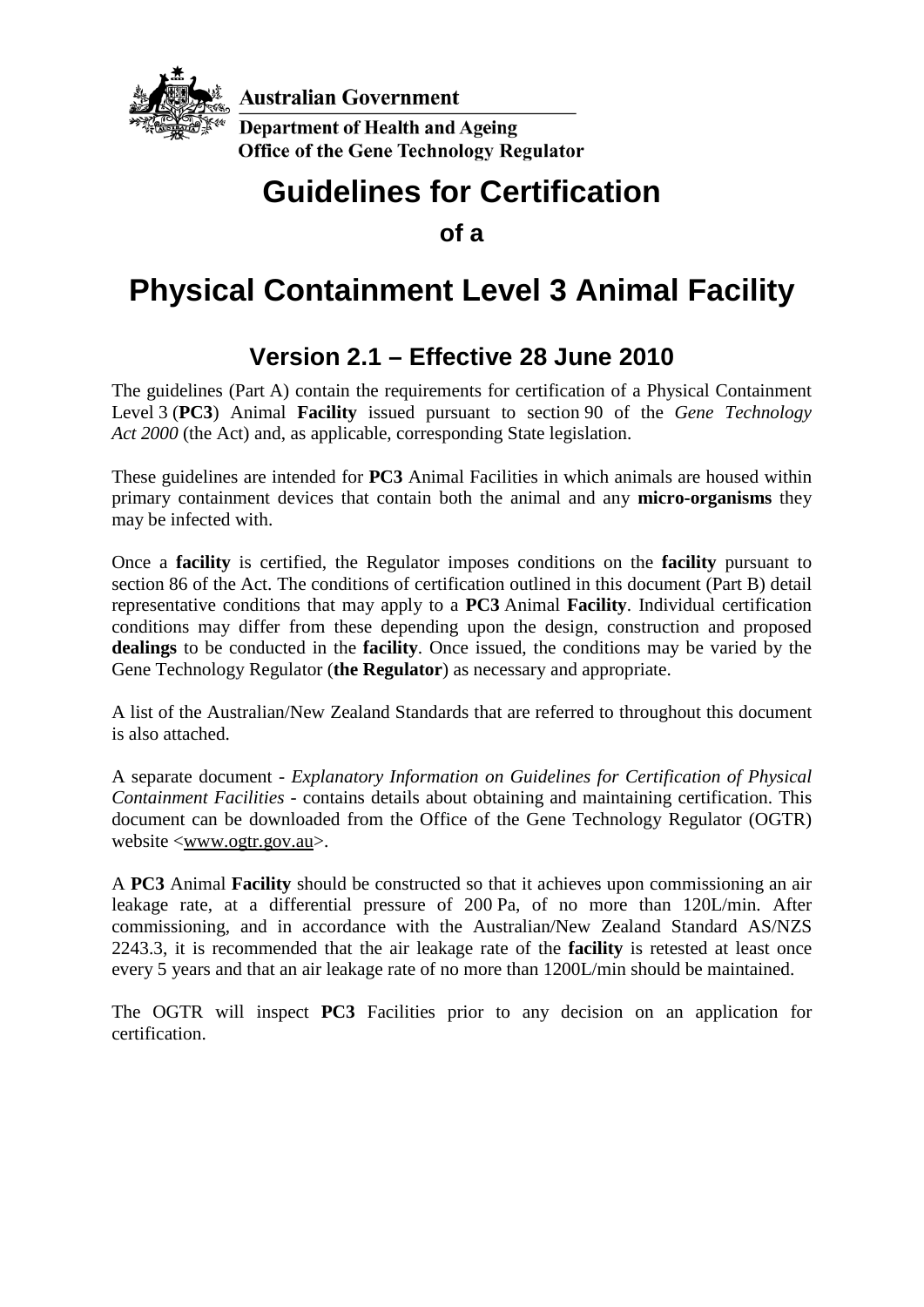## **Contents**

| Representative layouts of PC3 Facilities 3                         |  |
|--------------------------------------------------------------------|--|
| NOTE: These diagrams are indicative only  5                        |  |
|                                                                    |  |
|                                                                    |  |
| Facility construction and access requirements 8                    |  |
|                                                                    |  |
| Laboratory services and equipment requirements10                   |  |
|                                                                    |  |
| Capacity to comply with certification conditions13                 |  |
| Documentation to be supplied with the application14                |  |
|                                                                    |  |
| Obligations of the certification holder in respect of users of the |  |
|                                                                    |  |
|                                                                    |  |
|                                                                    |  |
| Facility construction and access conditions18                      |  |
|                                                                    |  |
| Laboratory services and equipment conditions19                     |  |
|                                                                    |  |
|                                                                    |  |
|                                                                    |  |
|                                                                    |  |
|                                                                    |  |
|                                                                    |  |
|                                                                    |  |
|                                                                    |  |
|                                                                    |  |
|                                                                    |  |
|                                                                    |  |
|                                                                    |  |
|                                                                    |  |
|                                                                    |  |
| Attachment 1: Standards referred to in this document 28            |  |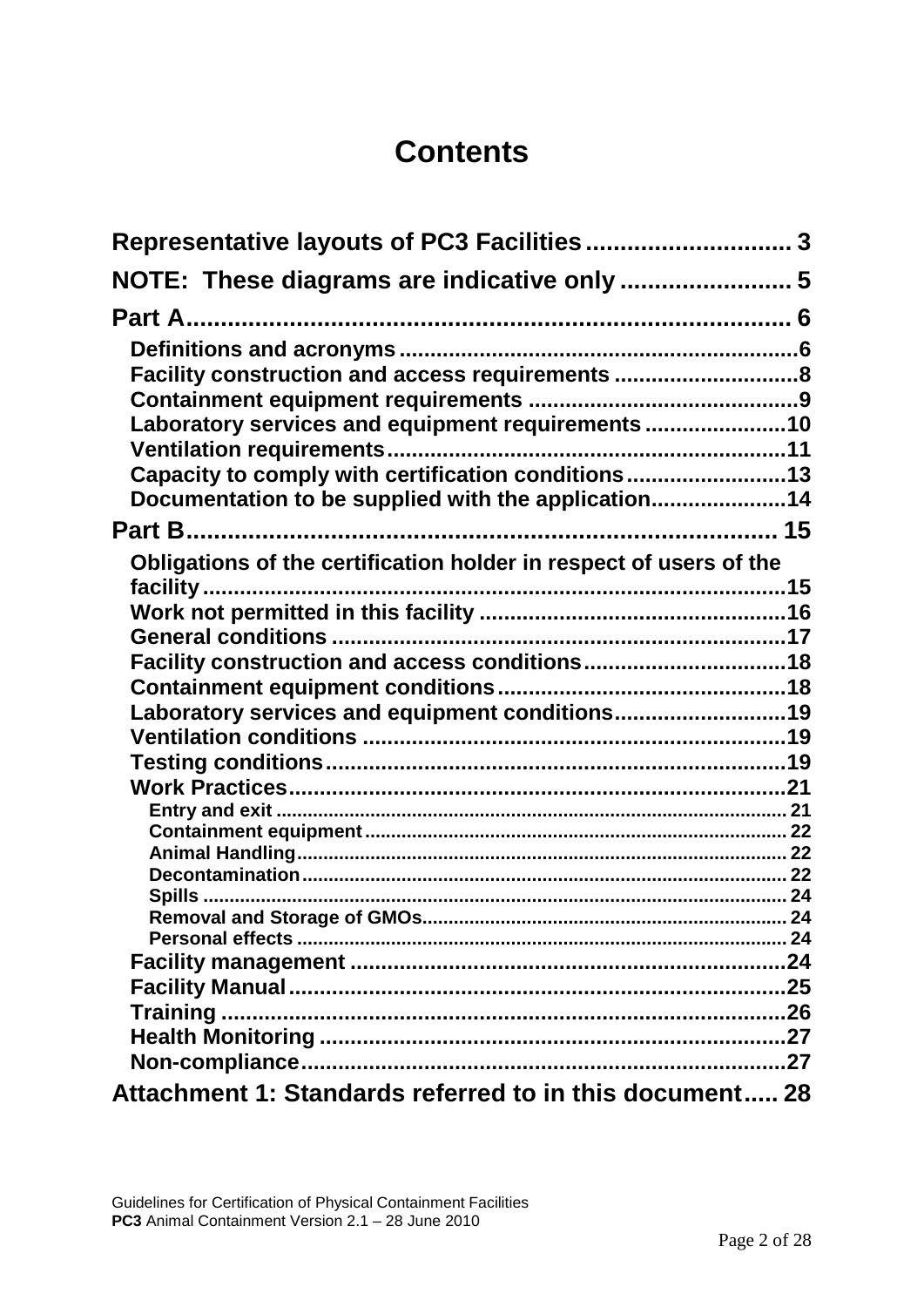## <span id="page-2-0"></span>**Representative layouts of PC3 Facilities**

For the purposes of these **PC3** Animal **Facility** guidelines, a **PC3 facility** includes a **work area** separated from other areas by a dedicated **airlock** and may include other support rooms, corridors, etc. within the physical containment barrier as certified by **the Regulator**. Representations of typical **PC3** facilities are shown below (Figures 1 to 3).





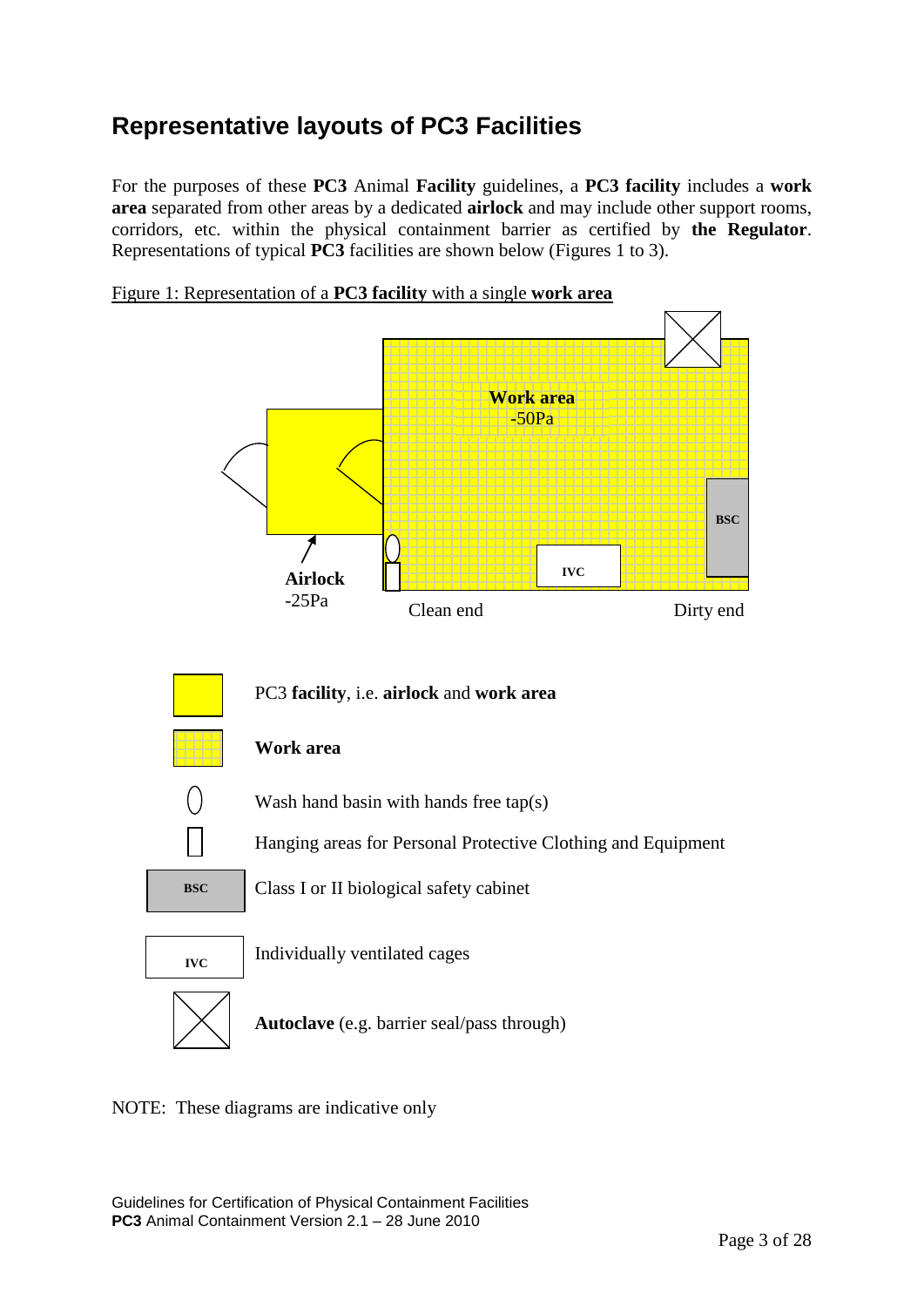#### Figure 2: Representation of a **PC3 facility** with multiple **work area**s



NOTE: These diagrams are indicative only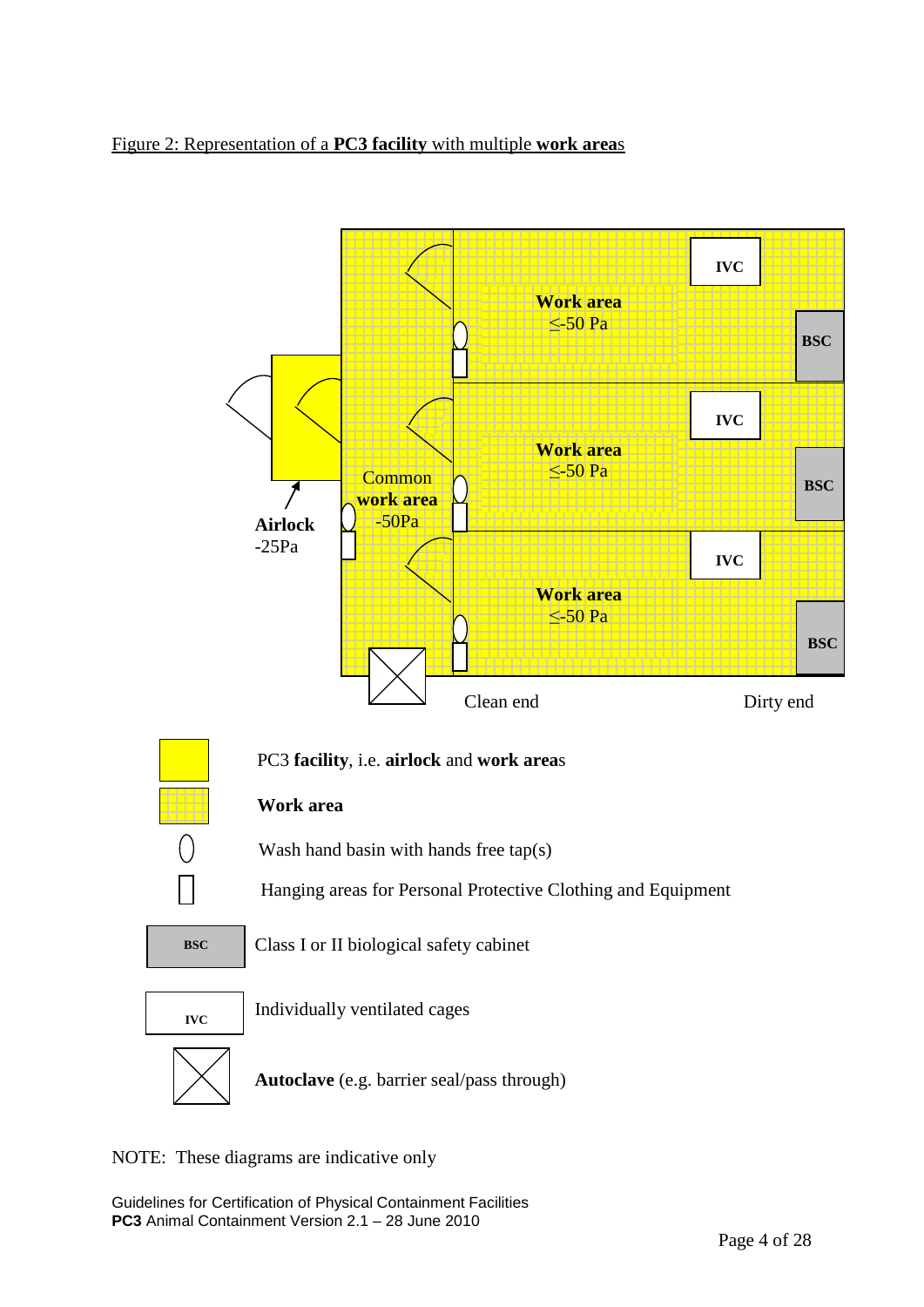#### Figure 3: Representation of a **PC3 facility** with **inner** and **outer change rooms**



PC3 **facility**, i.e. **airlock**, **work area** (**inner change room** and animal holding area)

**Work area**, i.e. containment **facility** minus the **airlock**



Wash hand basin with hands free tap(s)

Hanging areas for Personal Protective Clothing and Equipment



**BSC** Class I or II biological safety cabinet



**IVC** Individually ventilated cages

**Autoclave** (e.g. barrier seal/pass through)

<span id="page-4-0"></span>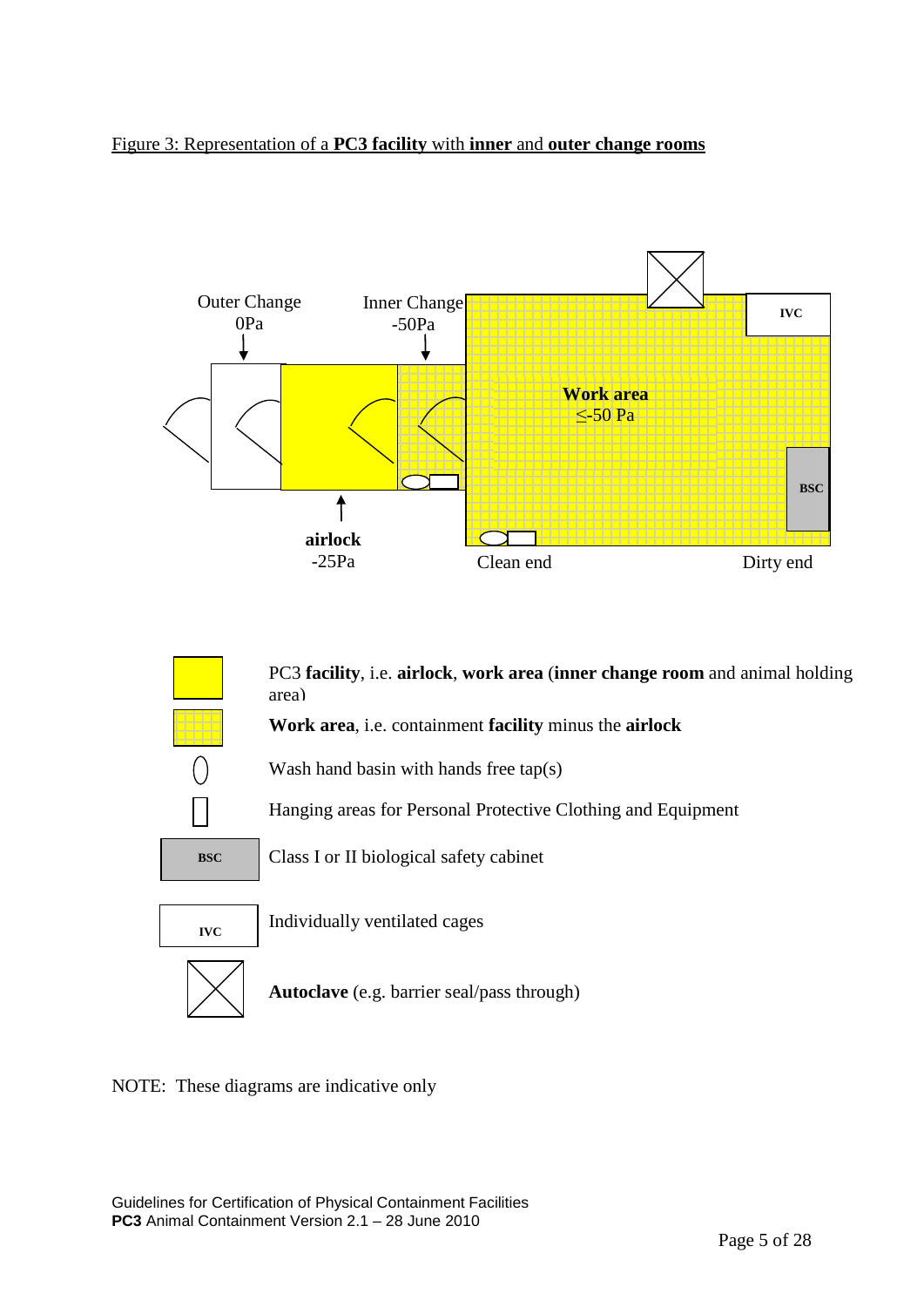# **Part A**

## <span id="page-5-0"></span>**Requirements for Certification**

#### **Physical Containment Level 3 Animal Facility Version 2.1 – Effective 28 June 2010**

#### CONTAINMENT REQUIREMENTS THAT MUST BE MET IN ORDER FOR A PHYSICAL CONTAINMENT LEVEL 3 (**PC3**) ANIMAL **FACILITY** TO BE CERTIFIED BY THE GENE TECHNOLOGY REGULATOR (**THE REGULATOR**).

Section 90 of the *Gene Technology Act 2000*

These are the requirements for the certification of a **PC3** Animal **Facility** issued under section 90 of the *Gene Technology Act 2000* (the Act) and, as applicable, corresponding State legislation. These requirements apply to applications for certification of **PC3** Animal Facilities received on or after the day on which these guidelines take effect.

To be granted certification, a **facility** must meet each of the requirements for certification of a **PC3** Animal **Facility**, unless the **facility** receives a written exemption from meeting a particular requirement from **the Regulator** or a delegate of **the Regulator**. Additional conditions may also be imposed on the **facility** by **the Regulator** or a delegate of **the Regulator**.

### <span id="page-5-1"></span>**Definitions and acronyms**

Unless defined otherwise in these requirements, words and phrases used in the requirements have the same meaning as in the Act and the *Gene Technology Regulations 2001.*

Words in the singular include the plural and words in the plural include the singular.

Where any word or phrase is given a defined meaning, any other part of speech or other grammatical form in respect of that word has a corresponding meaning.

Where a word in the text is **bolded**, it indicates that the word has been defined (see below).

| aerosol   | Suspension in air of finely dispersed solids and liquids.                                                                                                                                                                                        |
|-----------|--------------------------------------------------------------------------------------------------------------------------------------------------------------------------------------------------------------------------------------------------|
| airlock   | A separate, fully-enclosable space with two doors designed<br>to limit pressure fluctuations during entry and exit.<br>The <b>airlock</b> must remain a clean area. No <b>dealings</b> with<br><b>GMOs</b> are permitted in the <b>airlock</b> . |
| autoclave | Pressure steam steriliser.                                                                                                                                                                                                                       |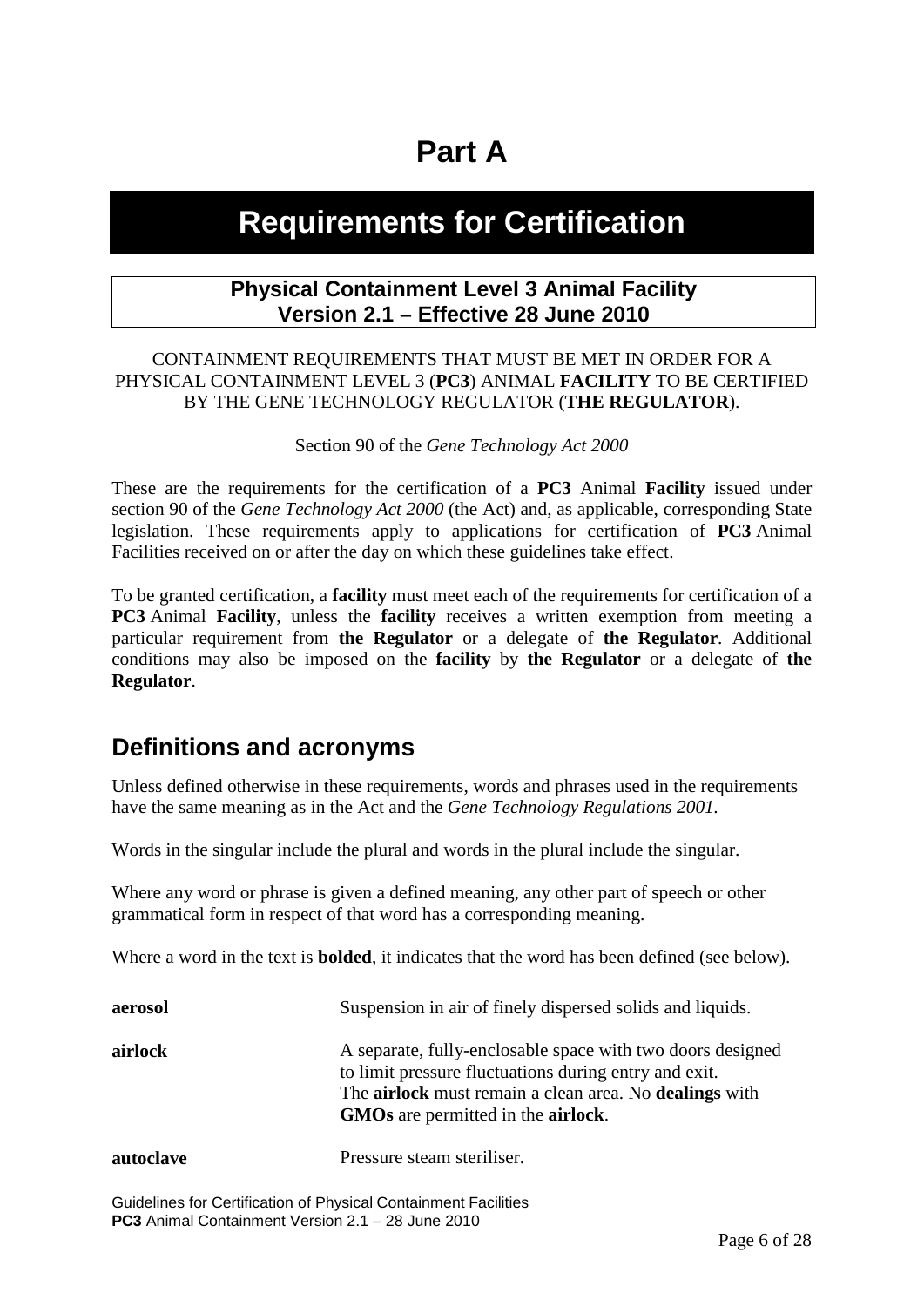| dealings or deal with | In relation to a GMO, means the following:<br>(a) conduct experiments with the GMO;<br>(b) make, develop, produce or manufacture the <b>GMO</b> ;<br>$(c)$ breed the <b>GMO</b> ;<br>(d) propagate the $GMO$ ;<br>(e) use the GMO in the course of manufacture of a thing<br>that is not the GMO;<br>(f) grow, raise or culture the $GMO$ ;<br>$(g)$ import the <b>GMO</b> ;<br>(h) transport the GMO;<br>$(i)$ dispose of the <b>GMO</b> ;<br>and includes the possession, supply or use of the GMO for<br>the purposes of, or in the course of, a dealing mentioned in<br>any of the paragraphs (a) to (i).                                                                                                            |
|-----------------------|--------------------------------------------------------------------------------------------------------------------------------------------------------------------------------------------------------------------------------------------------------------------------------------------------------------------------------------------------------------------------------------------------------------------------------------------------------------------------------------------------------------------------------------------------------------------------------------------------------------------------------------------------------------------------------------------------------------------------|
| decontamination       | A physical or chemical process which removes, kills or<br>renders non-viable the GMOs being dealt with in the<br>facility, but does not necessarily result in sterility.                                                                                                                                                                                                                                                                                                                                                                                                                                                                                                                                                 |
| facility              | The whole of the space that is to be certified by the<br><b>Regulator</b> to a specific level of containment. A certified<br>facility comprises the work area (including the inner<br>change room, where present) and the airlock.                                                                                                                                                                                                                                                                                                                                                                                                                                                                                       |
| <b>GMO</b>            | Genetically Modified Organism.                                                                                                                                                                                                                                                                                                                                                                                                                                                                                                                                                                                                                                                                                           |
| <b>HEPA</b> filter    | A High-Efficiency Particulate Air filter corresponding to<br>one of the following two types:<br>(a) Type 1, Class A filters as specified in AS 1324.1 with<br>separators and elastomeric compression seals or gel seals<br>that do not support microbiological growth, which meet all<br>the requirements of AS 4260 with a minimum performance<br>of Grade 2.<br>(b) Separatorless filters that meet all the requirements of AS<br>4260 with a minimum performance of Grade 2 provided<br>accredited data is available demonstrating full compliance<br>with AS 4260 and, in particular, the requirements for filter<br>efficiency, leak testing, fire performance, structural strength<br>and resistance to vibration. |
| inner change room     | A separate, fully-enclosable space within the facility used<br>by authorised persons for donning facility clothing and PPE<br>on entry and for removing it on exit.                                                                                                                                                                                                                                                                                                                                                                                                                                                                                                                                                      |
| micro-organism        | An organism too small to be viewed by the unaided eye,<br>including bacteria, fungi, viruses and some multicellular<br>organisms. For the purposes of these guidelines, this<br>definition includes viral vectors.                                                                                                                                                                                                                                                                                                                                                                                                                                                                                                       |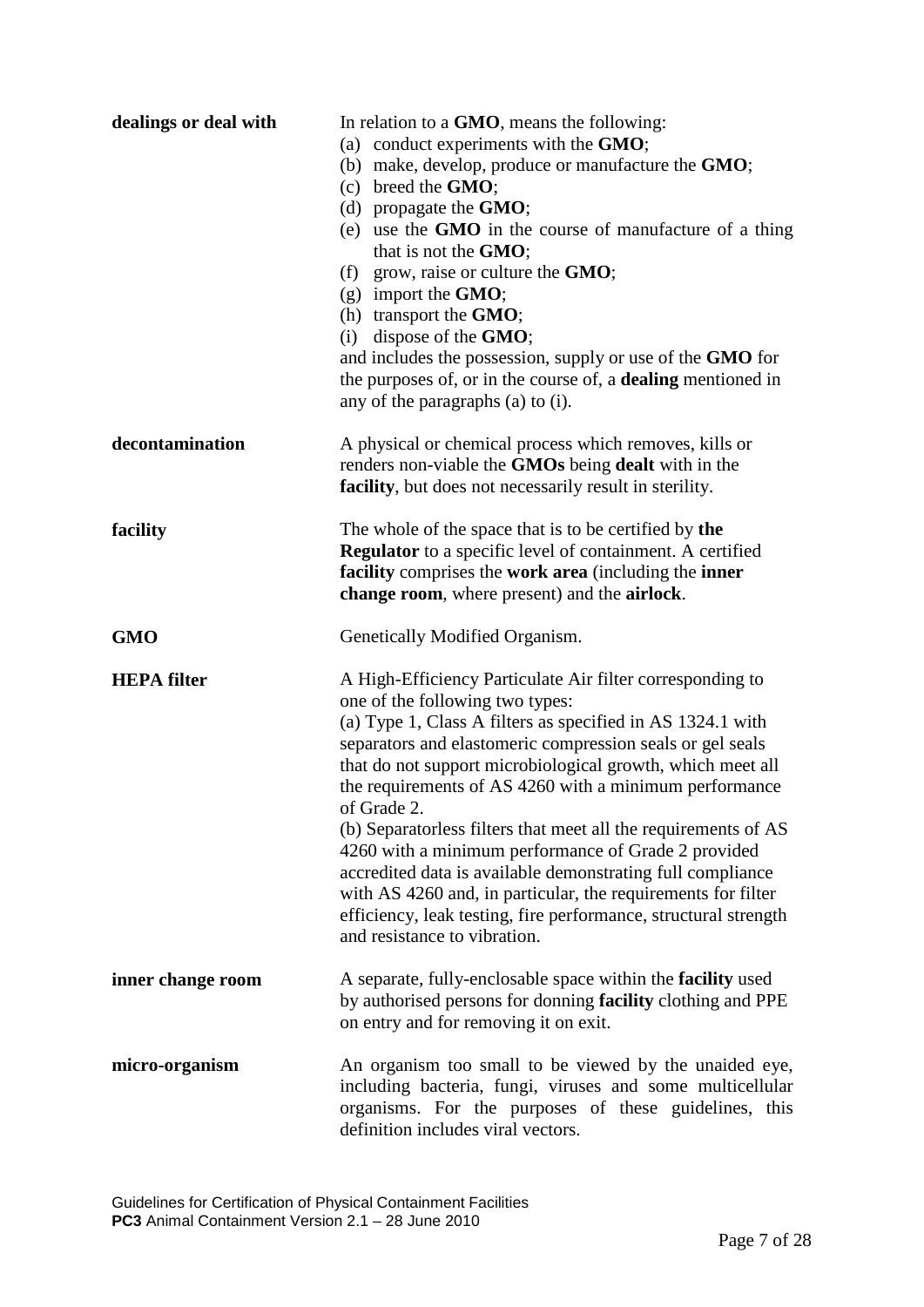| outer change room | Space used by authorised persons to remove personal<br>clothing prior to entry and to don personal clothing on exit<br>from <b>airlock</b> . The <b>outer change room</b> is not part of the<br>certified space of the <b>facility</b> . |
|-------------------|------------------------------------------------------------------------------------------------------------------------------------------------------------------------------------------------------------------------------------------|
| PC <sub>3</sub>   | Physical Containment Level 3.                                                                                                                                                                                                            |
| the Regulator     | The Gene Technology Regulator.                                                                                                                                                                                                           |
| work area         | Any area inside a <b>facility</b> that is not performing the function<br>of an airlock.                                                                                                                                                  |
|                   | Procedures on GMOs must only take place in the work<br>area.                                                                                                                                                                             |

### <span id="page-7-0"></span>**Facility construction and access requirements**

- 1. The **facility** must be a fully enclosable space, bounded by walls, doors, windows, floors and ceilings, which permits operation of the **facility** under negative pressure.
- 2. The **facility** must be constructed to enable gaseous **decontamination** of the whole **facility** to be achieved.
- 3. All **facility** penetrations must be fitted with seals to limit air leakage.
- 4. The **facility** boundaries (walls, windows, doors, floors, ceilings etc.) must be constructed to prevent the escape of the animals being contained and to prevent the incursion of pests.
- 5. Entry of authorised persons into the **work area** must be through an **airlock**. **Airlock** doors must be self-closing, fitted with seals at the top, bottom and both sides of the door, and contain a viewing panel. The outer **airlock** door must be lockable. Physical mechanisms (e.g. interlocking or alarm system) must be in place to ensure that only one door can be opened at any time.

NOTE: The use of interlocks requires the provision of manual overrides in case of emergencies.

6. Provision must be made for viewing of **work areas** from outside the **facility**.

NOTE: This may include the use of windows, viewing panels in doors, or video cameras.

- 7. All windows in the **facility** must be closed and sealed.
- 8. The following surfaces in the **facility** must be smooth, impermeable to water, easily cleanable, and resistant to damage by the cleaning agents, chemical and gaseous **decontaminants** that will be used in the **facility**:
	- (a) walls, floors, doors, windows and benches;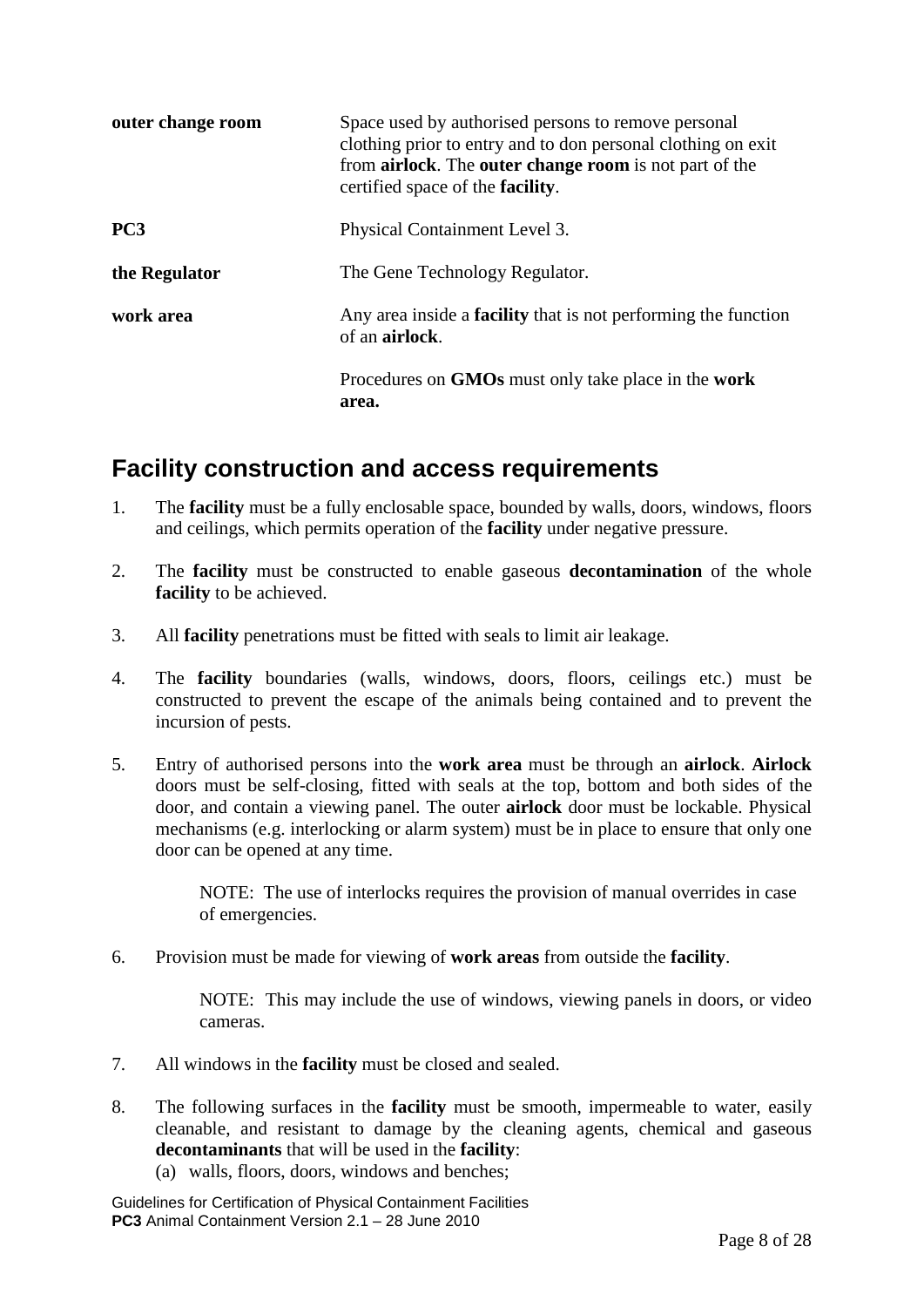- (b) furniture, including seating; and
- (c) ceilings.
- 9. Benches, cupboards, and other fittings and services must be installed to enable **decontamination**, including gaseous **decontamination**, of all spaces in the **facility**. Open spaces between and under benches, cabinets and equipment must be accessible for cleaning.
- 10. Any openings in the walls or ceiling, such as ventilation inlets and outlets, must be screened. The screens must be fixed and sealed against their mounting. The apertures of the screen must be sufficiently small as to prevent entry or exit of invertebrates or other animals.

NOTE: Where **HEPA filters** are external to the **facility** and connected to it by ducting then the screens should be mounted as close as practicable to the junction of the ducting with the **facility** boundary.

- 11. Where present, liquid drainage exits must be protected against entry or exit of invertebrates or other animals by the use of screens, liquid traps or an equivalent effective method. The apertures of the screen must be sufficiently small as to prevent entry or exit of invertebrates or other animals.
- 12. The **facility** must have two alternative, independent communication systems for contact between persons inside and outside the **facility**. Two-way communication must be able to be conducted on at least one system.

NOTE: Suitable alternative independent communication systems may include a normal telephone service and a dedicated mobile telephone that is kept charged and does not leave the **facility.** A networked computer can also be used provided it is connected to an attended location outside the **PC3 facility**.

13. Designated storage or hanging areas for personal protective clothing and equipment must be available within the **work area**. Storage for personal effects and nonlaboratory clothing must be provided outside the **facility**.

### <span id="page-8-0"></span>**Containment equipment requirements**

- 14. Animals in the **facility** must be housed in primary containment devices within the **work area**.
- 15. Primary containment devices for animals must be fitted with exhaust **HEPA filters**, either as individually ventilated cages (IVC) or within **HEPA**-**filtered** ventilated enclosures.

Exhaust systems on the primary containment devices must be sealed to prevent escape of **GMOs**. In normal operation, all exhaust air from the cages must be contained and filtered to a standard that is equivalent to HEPA filtration. Air must be drawn through the primary containment devices to remove **aerosols.**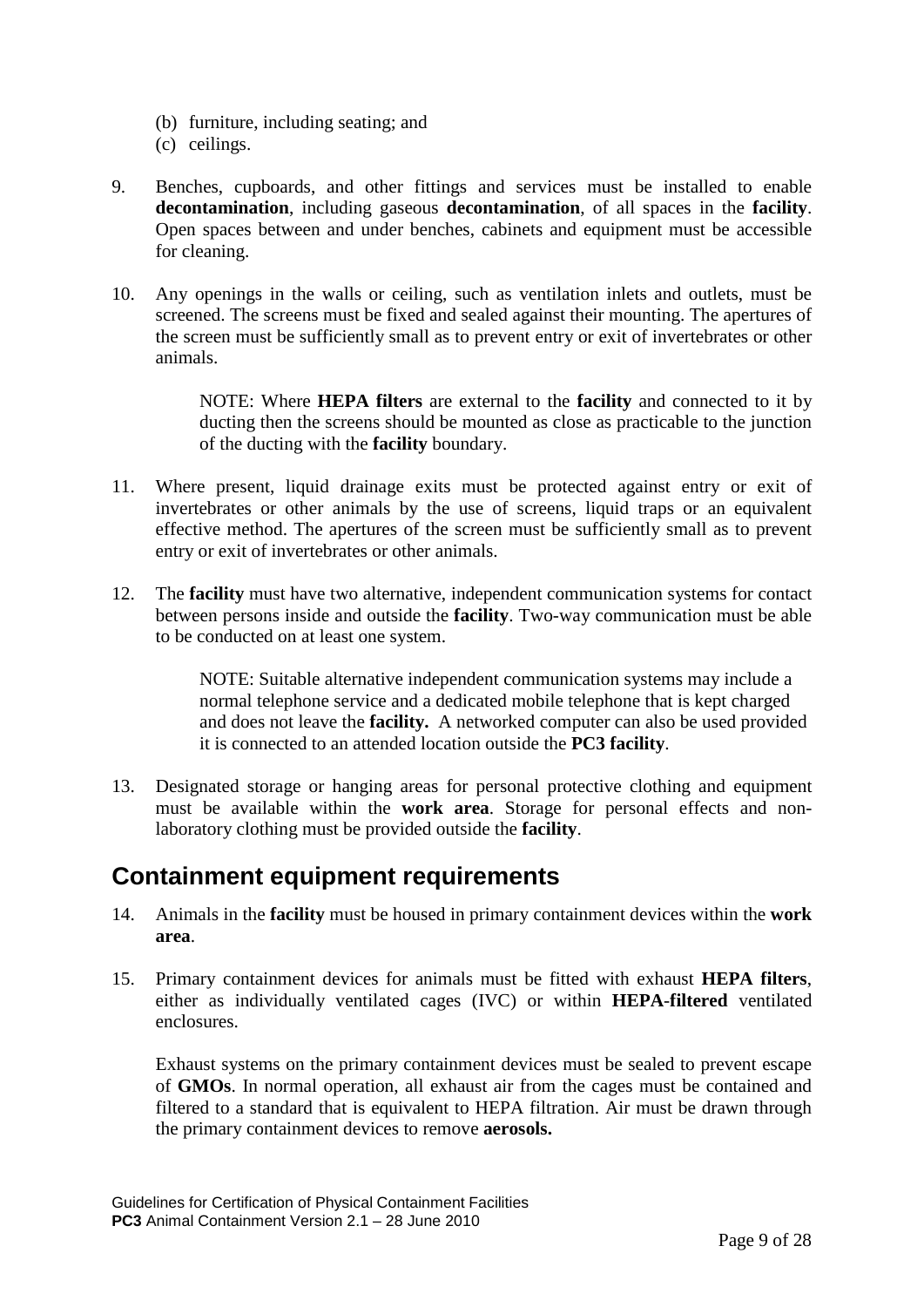On removal and in transit to a BSC or change station, the primary containment devices must maintain a seal integrity equal to HEPA filtration or 0.2µm membrane filtration. The arrangement of cage or enclosure HEPA-filtration must ensure that the **work area** is not exposed to **GMOs** during normal operation and routine maintenance of cages, racks or other equipment.

Safety mechanisms must be in place that prevent the primary containment devices and exhaust air paths from becoming positively pressured relative to the surrounding area in the event of failure of the exhaust fan. The system must also be alarmed to indicate when operational malfunctions occur.

16. The **work area** of the **facility** must contain a biological safety cabinet (BSC), or other **aerosol** containment equipment approved in writing by **the Regulator** (e.g. cage change stations)**,** appropriate for the **dealings** which are to be undertaken in the **facility**. Installation, use, **decontamination** and testing of Class I and Class II BSC must be in accordance with the requirements of AS 2252.4.

**Aerosol** containment equipment must also be installed in accordance with the manufacturer's instructions and the requirements of the relevant AS/NZS, where available. Such containment equipment must be tested, commissioned and results documented before use.

#### NOTES:

The type of BSC or other **aerosol** containment equipment will need to accommodate the changing of animal cages, bedding, feed and water without compromising containment of **GMOs**.

Consideration should be given to the installation of an uninterruptible power supply to the primary containment equipment.

### <span id="page-9-0"></span>**Laboratory services and equipment requirements**

17. The **facility** must contain an **autoclave** that is suitable for the load size and type of material to be **decontaminated**. The **autoclave** must not be located in the **airlock**.

#### NOTES:

The **autoclave** should preferably be of double-ended type with interlocked doors, with the inner door opening into the **facility** and the outer door opening externally to the **facility**.

For existing facilities, where the location of the **autoclave** in the **facility** would affect the welfare of the animals housed in the **facility** (e.g. due to heat, humidity or noise generated during operation), an exemption to this requirement may be requested from **the Regulator**.

18. The following water supplied to the **facility** must be protected against backflow by registered testable devices that have a high hazard rating for protection against both back-pressure and back-siphonage in accordance with the requirements of AS/NZS 3500.1: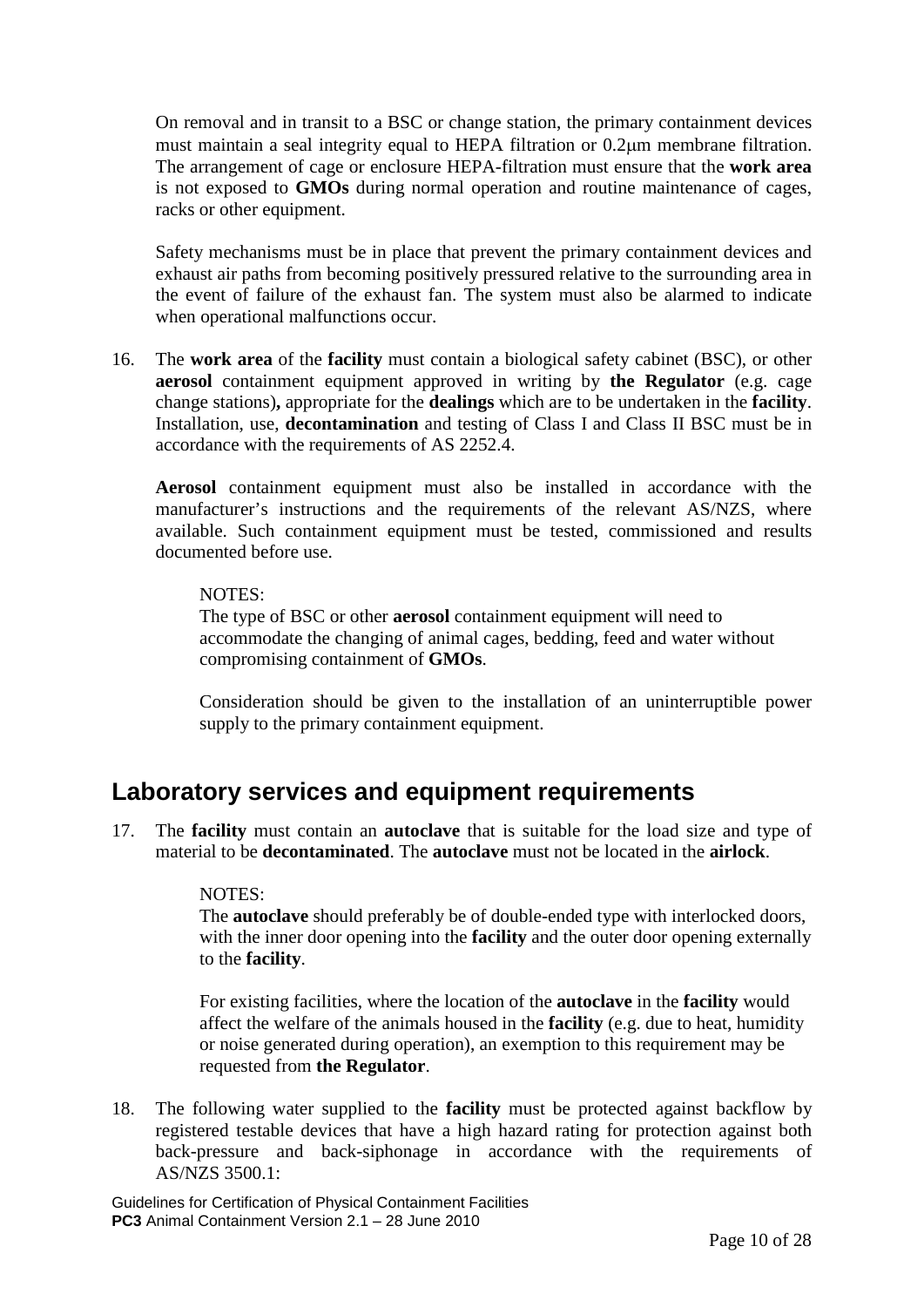- (a) laboratory sink outlets;
- (b) outlets within a class II BSC; and
- (c) direct connection to an **autoclave**.

Backflow prevention must isolate the **facility** to the exclusion of all other areas.

19. The **work area** of the **facility** must contain either a dedicated hand wash basin fitted with tap(s) of the hands-free operation type and supplied with potable water, or some other means of **decontaminating** hands at or near the exit of the **work area**. If the **facility** contains multiple **work areas**, each **work area** must contain a dedicated hand wash basin or some other means of **decontaminating** hands, at or near the exit of that **work area**.

> NOTE: Alternatives to wash basins, such as dispensers filled with **decontaminant** solutions are considered suitable, provided the **decontaminant** solution is appropriate for the organisms being used in the **facility**.

20. The **work area** of the **facility** must contain eyewash equipment (either plumbed eyewash equipment or single-use packs of sterile eye irrigation fluids).

> NOTE: AS/NZS 2982 provides information on eyewash equipment. If the **facility** contains multiple **work areas**, consideration should be given to providing eyewash equipment in each **work area**.

21. Any reticulated vacuum services must contain liquid disinfectant traps. Air drawn through the liquid disinfectant trap must be filtered with a filter with pore size of less than or equal to 0.2 µm prior to connection to the vacuum pump.

> NOTE: Unused vacuum points do not require liquid traps provided they are closed with tamper-proof fittings that prevent accidental use.

22. Piped gas supplies to the **facility** must have reverse flow prevention on outlets located within the BSC.

NOTE: A filter with pore size of less than or equal to 0.2  $\mu$ m is appropriate.

### <span id="page-10-0"></span>**Ventilation requirements**

23. The **facility** must have a ventilation system that establishes a negative air pressure gradient in the **facility** and directional airflow into a **work area**. All exhaust air from the **facility** must be filtered. Where **facilities** have a supply air system, the supply and exhaust air systems must be interlocked to prevent positive pressurisation of the **facility** in the event of failure of the exhaust system.

#### NOTES:

Failure of a single component, such as an exhaust fan or a supply fan, can result in extremely high positive or negative pressures in the **facility**. Alarms and failure mode operations of ventilation systems must address this risk to ensure that interlocks operate rapidly to stop systems.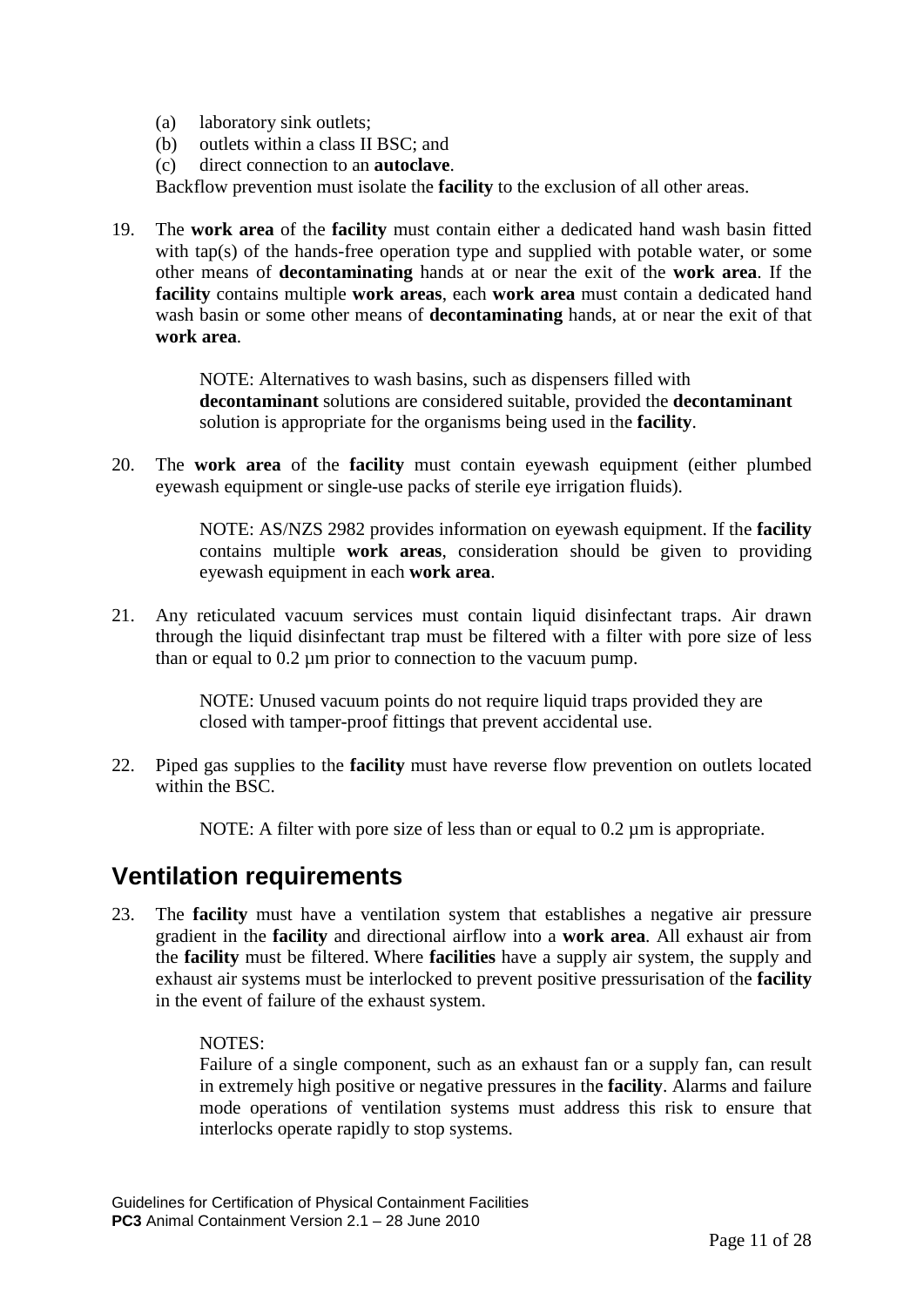Where separate animal rooms are provided within the **facility**, consideration should be given to the need for common or individual air exhaust systems, **HEPA filters** and duct isolation valves to facilitate gaseous **decontamination** of all or part of the **facility**.

An automatic changeover emergency power source, emergency lighting and communication systems should be considered. The emergency power source should be adequate to operate the ventilation systems, primary containment equipment, and **facility** access.

Ventilation equipment should be located to ensure a flow of incoming air from the vicinity of the entry door towards the highest risk microbiological **work areas**.

Ventilation inlets and outlets should be located to minimise the disturbance to the operation of any Class I and Class II BSC installed.

24. The **work area** must be maintained at an air pressure of at least 50 Pa below the pressure of adjacent areas outside the **facility** when both doors of the **airlock** are closed. When either door is open, the **work area** pressure must remain at least 25 Pa below that of the adjacent areas outside of the **PC3** containment barrier.

> NOTE: The **facility** ventilation system should be able to accommodate fluctuations due to wind and other building ventilation systems in maintaining the **facility** pressure gradient.

25. The pressure differential must be achieved by means of an independent room exhaust fan located downstream of a **HEPA filter** and discharging to the outside atmosphere. All exhaust air and **decontaminating** gases used during gaseous **decontamination** of the **facility** must be able to be purged to the atmosphere in such a manner that it is dispersed away from occupied buildings and air intakes.

> NOTE: A variable speed drive on the exhaust fan is preferred to facilitate room pressure control adjustments.

- 26. The **work area** must be equipped to measure and display the pressure difference between the **facility** and areas adjacent to the **facility**. The display must be located so that it can be read immediately before entering the **facility**.
- 27. The **facility** must be equipped with an alarm that will alert people both inside and outside the **facility**, and be activated when the pressure in the **facility** is more than 25 Pa above the set point.

#### NOTES:

The purpose of the alarm is to indicate a malfunction of the air system and therefore the alarm should not be triggered during the course of normal opening and closing of the doors.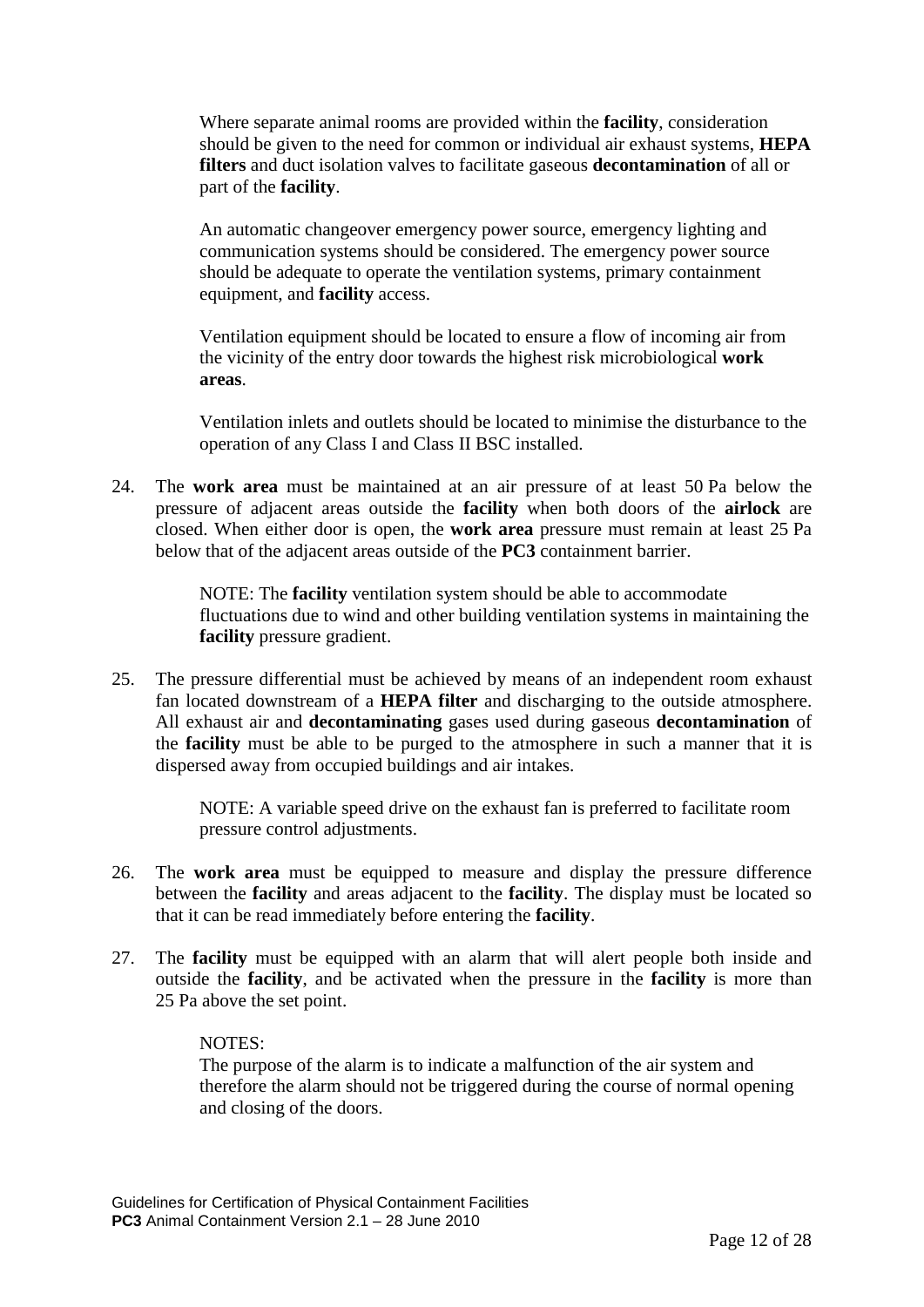The selection of alarm type and the provision of mute switches should be considered to address animal welfare concerns associated with sudden or prolonged noises.

- 28. The **facility** must have an emergency stop button for the ventilation system, which is easily accessible in case of an emergency. The emergency stop button must operate independently of the main ventilation control and main **facility** pressure control system such that emergency isolation of the ventilation can be implemented in event of central control system malfunction.
- 29. Supply or replacement air to the **facility** must have Type 1 Class A or Class B filters complying with AS 1324.1 and having a minimum arrestance efficiency of 90% when tested in accordance with AS 1324.2 with Test Dust No. 4. Where replacement air is drawn from adjacent areas, adjustable dampers must be provided in the transfer aperture to assist in setting up the reduced room pressure. This aperture and filter must not be mounted in the door.
- 30. The exhaust filter must be a **HEPA filter** as specified in the definitions to this document, or another filter that meets all requirements of AS 4260 with a minimum performance of Grade 2. An exhaust pre-filter of the same or higher standard as the supply filter must be installed and mounted upstream of the **HEPA filter**. Filters must be selected to meet the expected quantity and type of animal debris, e.g. animal dander, hair, dusts and down.

NOTE: Pre-filters should be located within the **work area** for ease of replacement.

- 31. Each exhaust **HEPA filter** must be mounted in a gas-tight housing, with sealed access doors, and the ductwork between the **facility** and the **HEPA filter** housing must also be gas-tight. The design and location of the filter housing must allow for access to and integrity testing of the **HEPA filter**.
- 32. Filter housings must incorporate the following features:
	- (a) a gas-tight isolating valve on the air outlet duct (and supply duct if present). If gaseous **decontamination** of the filter is to be performed separately from **decontamination** of the **facility**, isolating valves on the air inlet duct and upstream and downstream valved ports are also required;
	- (b) secure filter element clamping and mounting tracks; and
	- (c) if the housing contains upstream and downstream valved pressure tappings to permit monitoring and display of the filter air flow pressure drop, the tapping on the **facility** side of the **HEPA filter** must be fitted with 0.2μm hydrophobic membrane type filters that are protected from physical impact.

### <span id="page-12-0"></span>**Capacity to comply with certification conditions**

33. The applicant must be able to demonstrate a capacity to comply with the conditions of certification that will generally be applied to a certified **PC3** Animal **Facility**. These conditions are found in Part B of this document.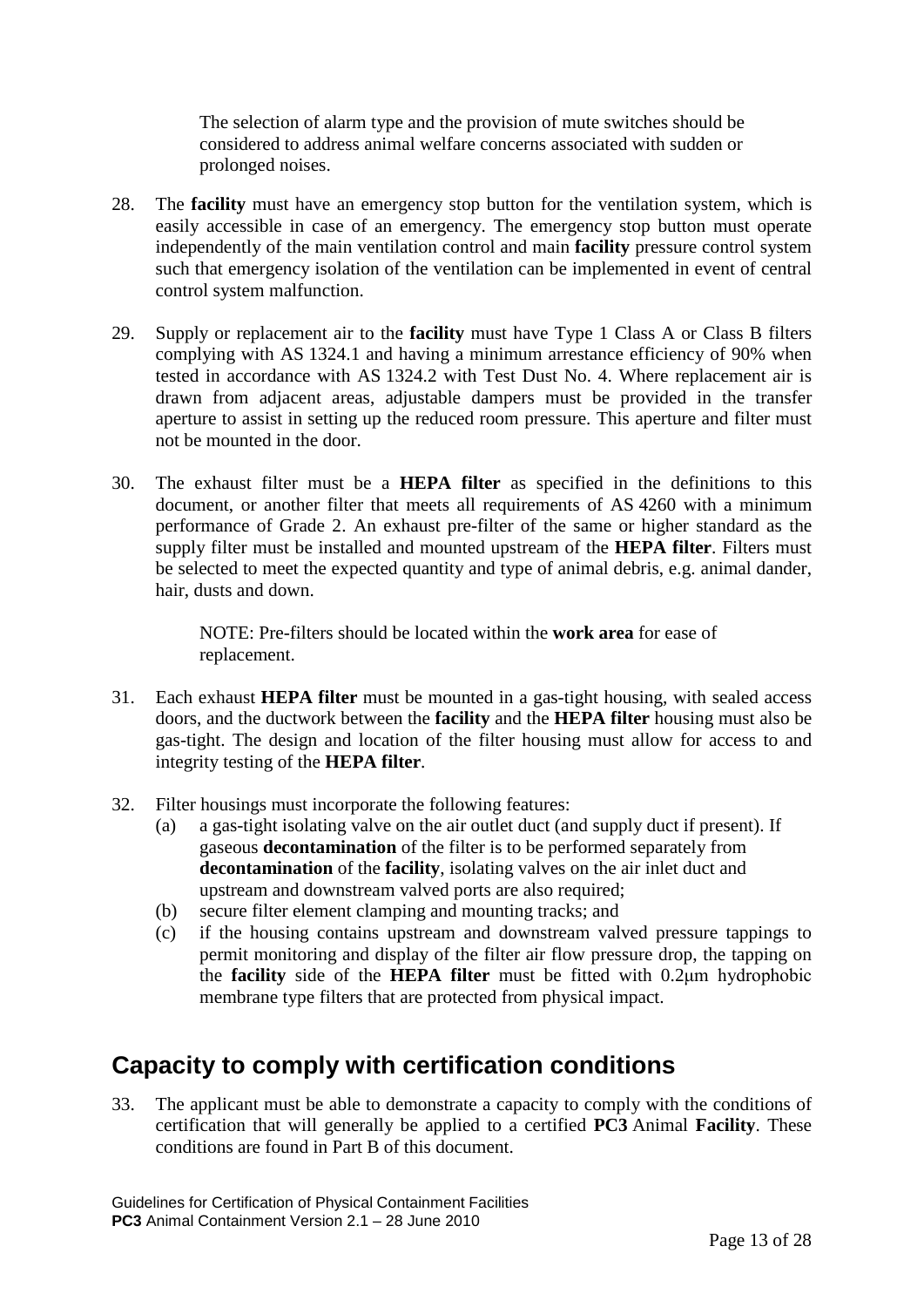### <span id="page-13-0"></span>**Documentation to be supplied with the application**

- 34. The following documentation must be submitted with the application for certification of the **PC3** Animal **Facility**:
	- (a) results of testing and commissioning of backflow prevention devices installed on water pipes supplied to the **facility**;
	- (b) results of testing and commissioning of **HEPA filters** installed in the **facility**;
	- (c) results of testing and commissioning of biological safety cabinets or other containment equipment (e.g. change stations, IVC) installed in the **facility**;
	- (d) results of testing and commissioning of the **autoclave,** or other heat-based **decontamination** equipment, installed in the **facility**; and
	- (e) a copy of the **facility** manual.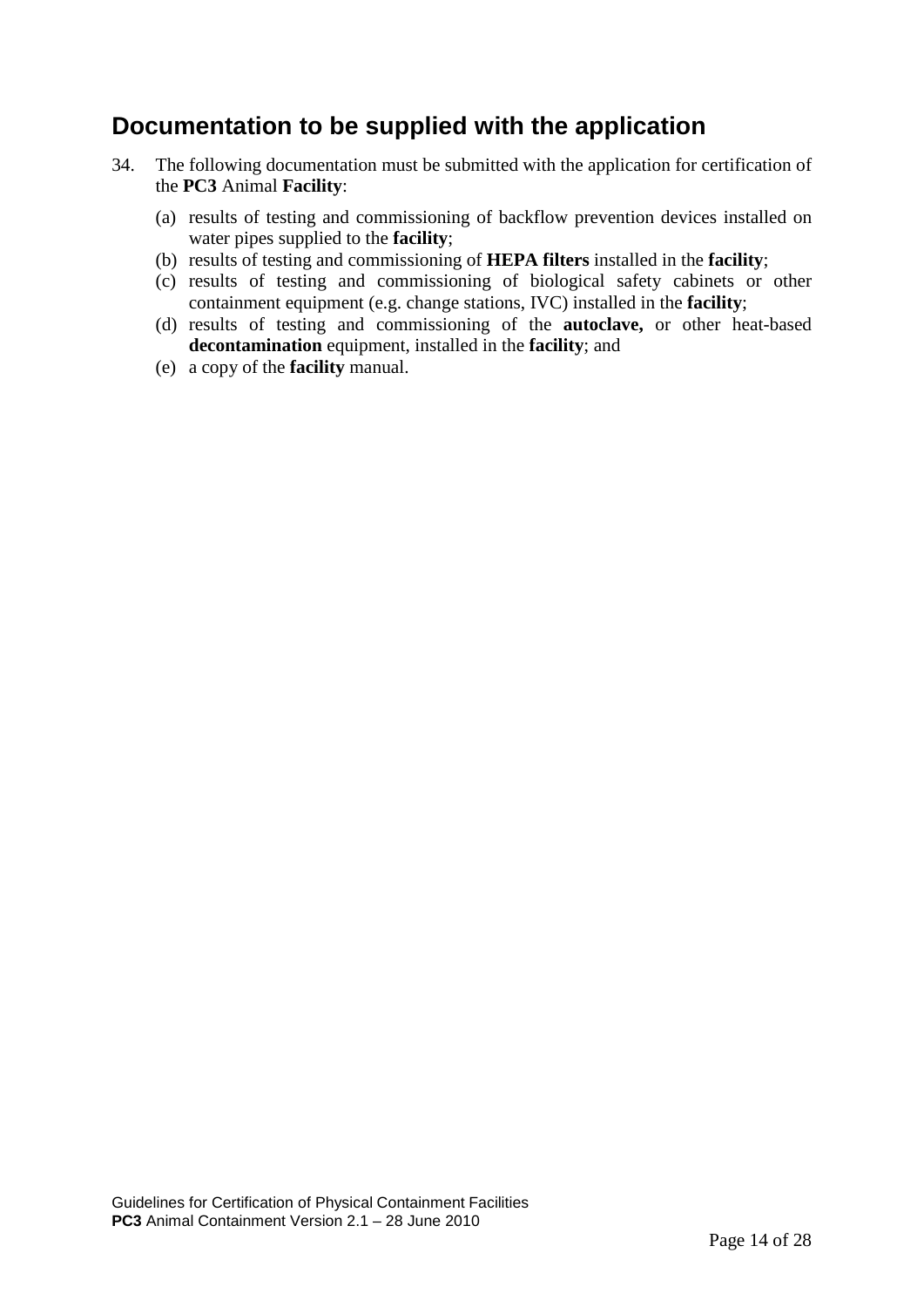# <span id="page-14-0"></span>**Part B**

# **Conditions of Certification**

#### **Physical Containment Level 3 Animal Facility Version 2.1 – Effective 28 June 2010**

Conditions are imposed on facilities by **the Regulator** at the time of certification pursuant to section 86 of the *Gene Technology Act 2000* (the Act) and, as applicable, corresponding State legislation. The condition clauses in this section are the ones that can be expected, in most cases, to be included in the certification instrument as the conditions of certification for a Physical Containment Level 3 (**PC3**) Animal **Facility**.

The definitions and acronyms found in Part A of this document also apply to this Part.

### <span id="page-14-1"></span>**Obligations of the certification holder in respect of users of the facility**

- 1. The certification holder must have the authority to admit persons to the **facility** and exclude persons from the **facility**.
- 2. While any **dealings** with **GMOs** are being conducted in the **facility**, the certification holder must ensure that access to the **facility** is restricted to authorised persons.
- 3. For the purposes of condition 2, an authorised person is a person who:
	- (f) intends to undertake **dealings**, and has been trained in accordance with the conditions of certification that apply to the **PC3** Animal **Facility**; and
	- (g) has signed, dated and provided to the certification holder a record of the training referred to in paragraph 3(a) above; and
	- (h) has not been excluded from the **facility** by the certification holder on the direction of **the Regulator**;

or

- <span id="page-14-2"></span>(i) is an individual, who does not intend to undertake **dealings** and has the permission of the certification holder, the **facility** manager or other representative of the certification holder, to enter the **facility**.
- 4. While the **facility** is in operation, any person covered by Condition [3\(i\)](#page-14-2) who enters the **facility** must be supervised by persons trained in accordance in accordance with the conditions of certification that apply to the **PC3** Animal **Facility**.
- 5. If **the Regulator** requests the certification holder to provide a signed and dated record of the training provided to a particular authorised person, the signed and dated record of that training must be made available to **the Regulator** within a time period stipulated by **the Regulator**.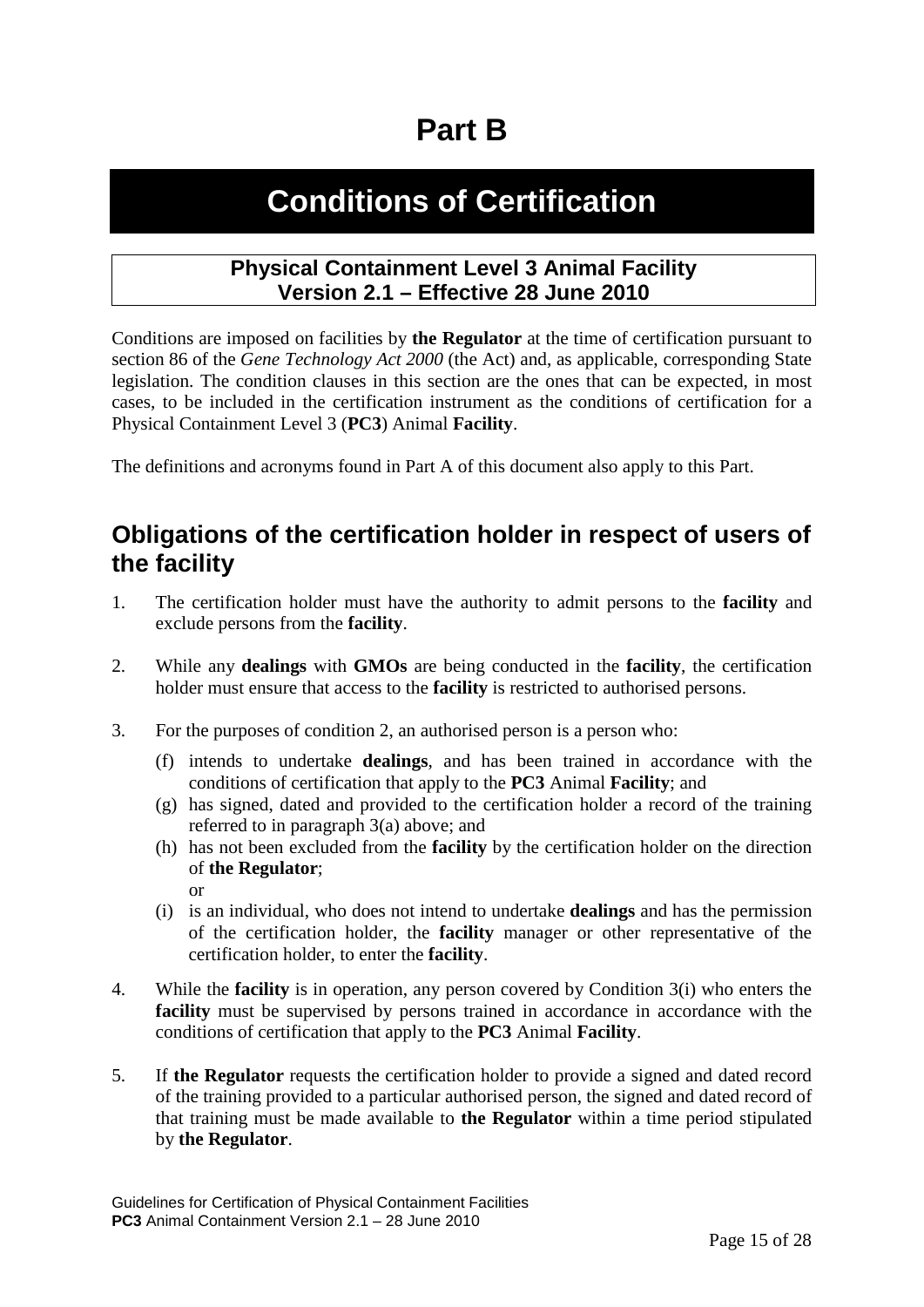- 6. If **the Regulator** directs the certification holder to exclude a person, from entry to the **facility** on the grounds that the person:
	- (a) has behaved, or is behaving, in a manner which contravenes the Work Practices; or
	- (b) has behaved, or is behaving, in a manner which has caused, or which may cause, **GMOs** to escape from the **facility**; or
	- (c) has behaved, or is behaving, in a manner which has exposed, or exposes, other persons in the **facility** to a **GMO** in circumstances where the exposure causes, or is capable of causing, a threat to the health and safety of those other persons;

the certification holder must exclude that person from the **facility** unless and until otherwise directed by **the Regulator**.

- 7. If **the Regulator** directs the certification holder to admit a person, to the **facility** subject to conditions, the certification holder must only admit the person, subject to those conditions.
- 8. For the purposes of Condition 7, before admitting a person, subject to conditions, the certification holder must notify the person(s) of any conditions that apply to them.
- 9. If **the Regulator** invites the certification holder to make a submission on whether or not a person should:
	- (a) be excluded from entry to the **facility**; or
	- (b) be admitted to the **facility** subject to conditions;

the certification holder may make such a submission within a time period stipulated by **the Regulator**.

10. **The Regulator** or a person authorised by **the Regulator** must, at all reasonable times, be allowed to enter the **facility** for the purposes of auditing or monitoring the conditions applying to the **facility** and any **dealings** being conducted in it.

## <span id="page-15-0"></span>**Work not permitted in this facility**

- 11. The following work must not be conducted in this **facility**:
	- (a) **dealings** with any **GMO** that under the conditions of a licence requires containment in any PC level higher than **PC3** or any **GMO** that is a Risk Group 4 organism as specified in AS/NZS 2243.3;
	- (b) unless otherwise authorised by **the Regulator**, **dealings** with animals infected with **GMOs** where the **work area** of the **facility** forms the primary containment measure;
	- (c) the housing/keeping/rearing of any invertebrates, or aquatic organisms other than those integral to the **dealings** with **GMOs** being conducted in the **facility**;
	- (d) the growing of any plants other than those integral to the **dealings** with **GMOs** being conducted in the **facility**; or
	- (e) any other work prohibited by notification in writing by **the Regulator**.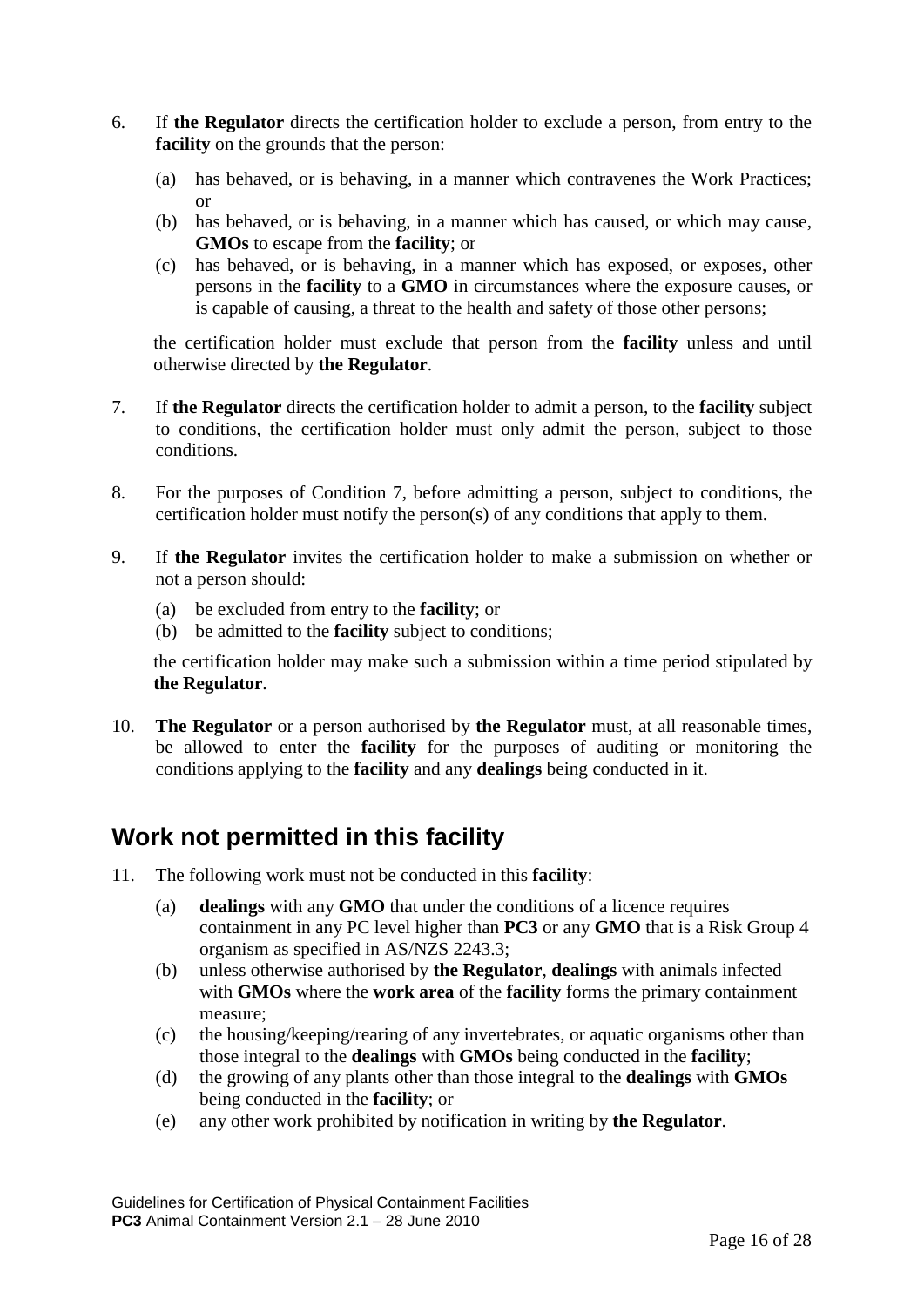## <span id="page-16-0"></span>**General conditions**

- 12. If the certification holder is not the owner of the **facility**, fittings and/or containment equipment and does not have the authority to maintain the **facility,** fittings and/or containment equipment, the certification holder must notify **the Regulator** in writing if the owner of the **facility**, fittings and/or containment equipment is incapable of carrying out, or refuses to carry out, or otherwise does not carry out, any maintenance required in order for the certification holder to continue to comply with the conditions of certification.
- 13. The **facility** must be inspected at least once every 12 months by a person approved by the certification holder and qualified to assess the **facility's** compliance with the conditions listed under:
	- (a) Work not permitted in the **facility**;
	- (b) General conditions;
	- (c) **Facility** construction and access conditions;
	- (d) Containment equipment conditions;
	- (e) Laboratory services and equipment conditions;
	- (f) Ventilation conditions;
	- (g) Testing conditions;
	- (h) Work Practices
	- (i) **Facility** Management;
	- (j) **Facility** Manual; and
	- (k) Training.

An inspection report which records the extent of compliance with those conditions must be made. A copy of the last three years' inspection reports must be kept and made available to **the Regulator** if requested.

#### NOTES:

A checklist suitable for use during annual inspections of **PC3** Animal Facilities is available on the **OGTR** web site <www.ogtr.gov.au> – but its use is not mandatory. Annual inspection reports should not be sent to **the Regulator** unless requested.

Inspections are not required in the same year as an OGTR inspection for recertification.

- 14. Each access door to the **facility** must be labelled with the following adhesive signs:
	- (a) a current **PC3** sign, supplied by the OGTR;
	- (b) a biohazard symbol; and
	- (c) emergency contact numbers (e.g. 24-hour contacts for medical emergency and for alarm response);

The signs identified in (a) to (c) must be placed so that persons entering the **facility** are able to clearly see that they are entering a certified **PC3 facility**.

NOTE: For security reasons, signs do not have to be placed on the outside wall of the **facility**, however, they must be visible prior to entering the **airlock**.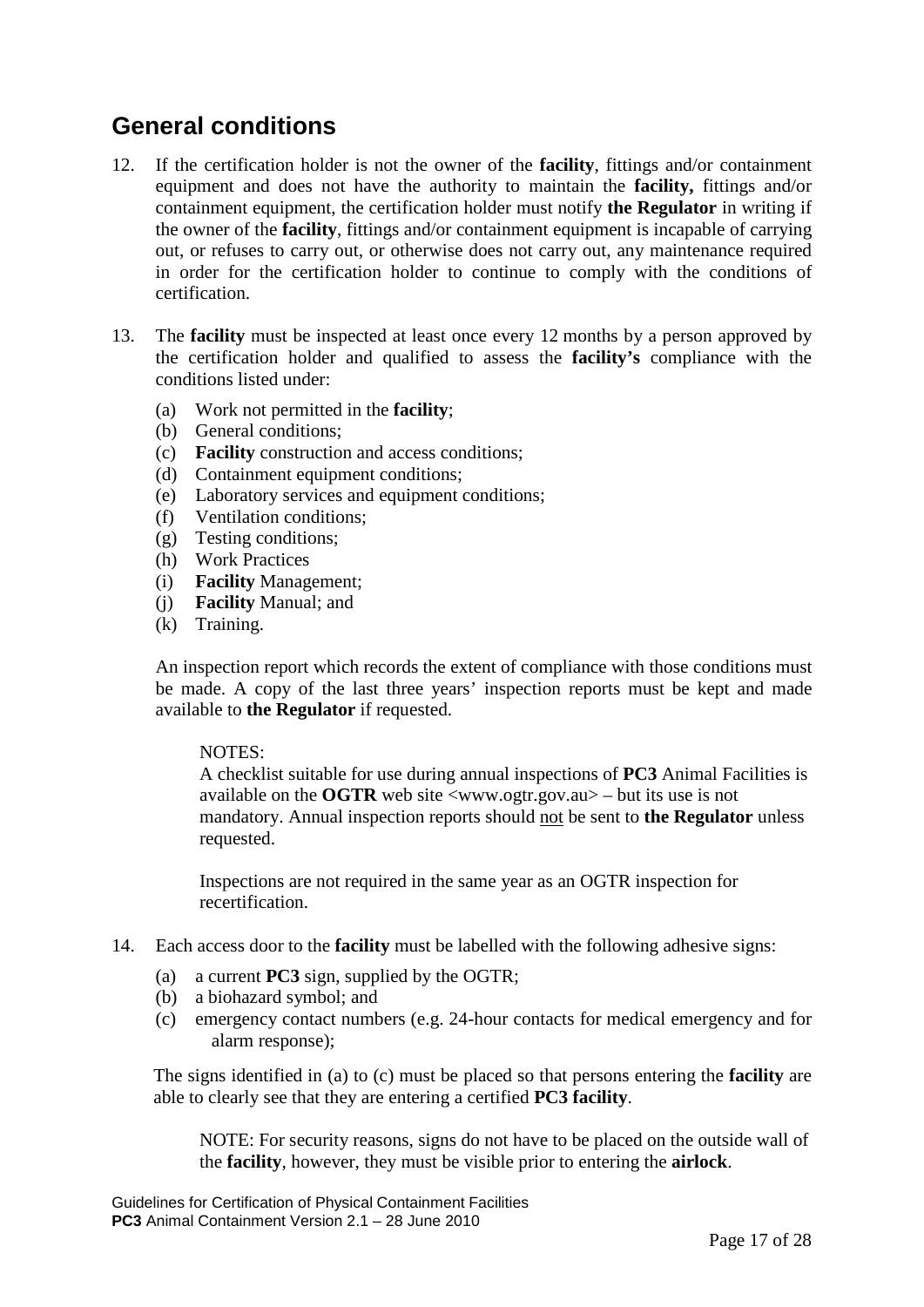- 15. Emergency contact numbers (e.g. 24-hour contacts for medical emergency and for alarm response) must also be visible within the **work area** of the **facility**.
- 16. A supply of **decontamination** agents effective against the **GMOs** being **dealt** with in the **facility** must be available in the **work area** of the **facility** for **decontamination** purposes. All containers of **decontamination** agents must be labelled with the contents, concentration and, where appropriate, the expiry date. **Decontamination** agents must not be used after the expiry date.
- 17. The **facility** must be kept free of pests. A record of any pest prevention strategies or pest control activities must be kept and made available to **the Regulator** if requested, along with the dates and details of any pest control and/or eradication activities.

### <span id="page-17-0"></span>**Facility construction and access conditions**

- 18. The certification holder must ensure that the physical attributes of the **facility** and fittings are maintained so that the relevant '**Facility** construction and access requirements' listed in Part A of this document continue to be met.
- 19. Prior to any structural changes that will affect the containment of **GMOs** in the **facility**; the applicant must request a suspension of the certification, in writing, from **the Regulator**. Before a suspension of the certification can be lifted, the **facility** must be inspected by a person qualified to assess the **facility**'s compliance with the conditions listed under:
	- (a) General conditions;
	- (b) **Facility** construction and access conditions;
	- (c) Containment equipment conditions;
	- (d) Laboratory services and equipment conditions;
	- (e) Ventilation conditions; and,
	- (f) Testing conditions;

to ensure that the **facility** meets the conditions of certification. An inspection report which records the extent of compliance with these conditions must be made and provided to **the Regulator** with the request to lift the suspension. **Dealings** with **GMOs** may not commence until **the Regulator** has lifted the suspension by notice in writing.

NOTE: Before suspension can be lifted an inspection by OGTR may be required. A variation to the conditions of certification may also be required and would be assessed on a case-by-case basis.

### <span id="page-17-1"></span>**Containment equipment conditions**

- 20. The certification holder must ensure that the physical attributes of the **facility** and fittings are maintained so that the relevant 'Containment equipment requirements' listed at Part A of this document continue to be met.
- 21. Use and **decontamination** of Class I and Class II BSC must be in accordance with the requirements of AS 2252.4.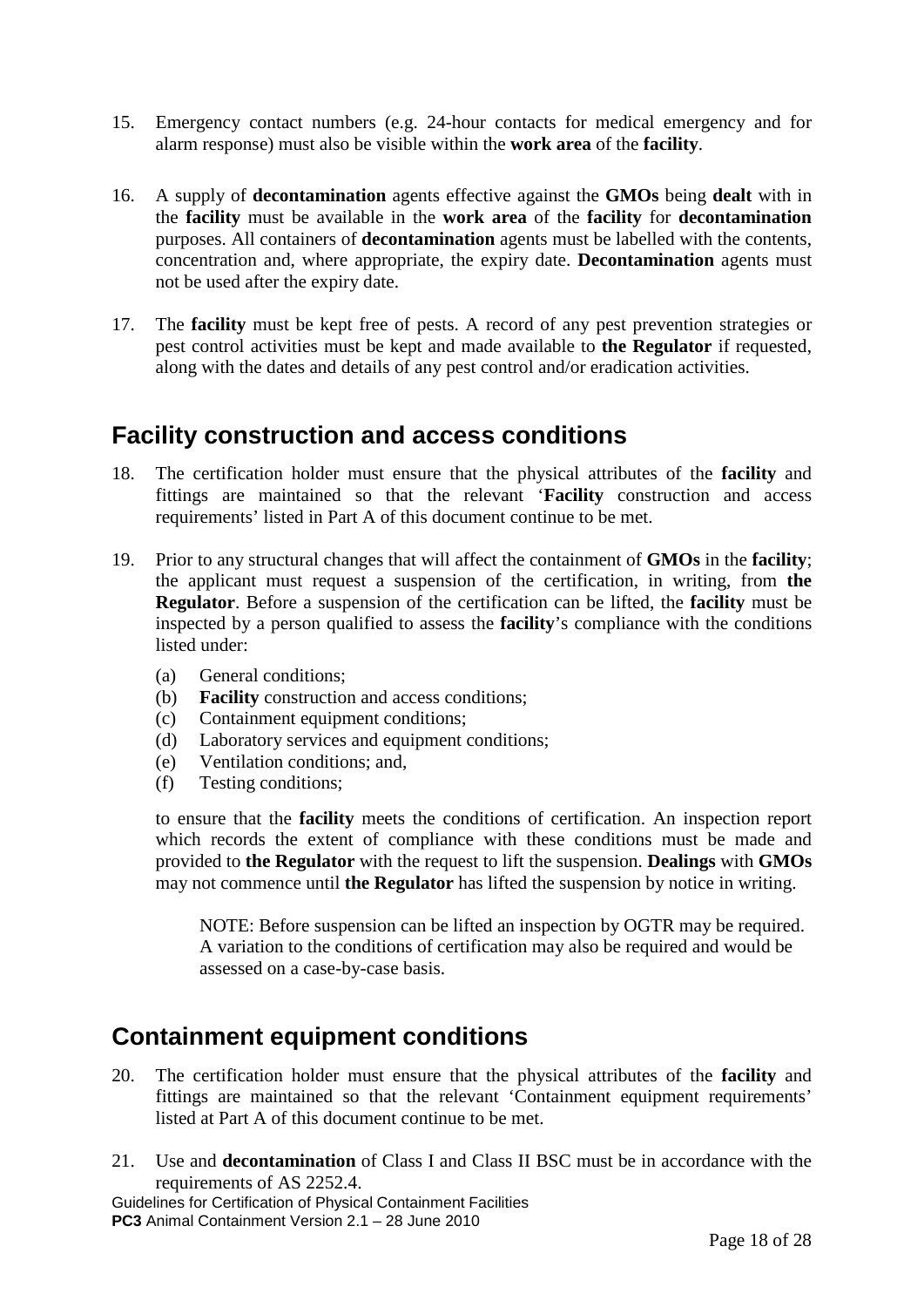### <span id="page-18-0"></span>**Laboratory services and equipment conditions**

- 22. The certification holder must ensure that the physical attributes of the **facility** and fittings are maintained so that the relevant 'Laboratory services and equipment requirements' listed in Part A of this document continue to be met.
- 23. All services and equipment must be used and maintained in accordance with the manufacturer's instructions or the relevant AS/NZS.
- 24. All services or equipment added to the **facility** after certification is issued must be tested, commissioned and found to meet the conditions of certification.

### <span id="page-18-1"></span>**Ventilation conditions**

- 25. The certification holder must ensure that the physical attributes of the **facility** and fittings are maintained so that the relevant 'Ventilation requirements' listed in Part A of this document continue to be met.
- 26. Any failure of the ventilation system (exhaust air fan or interlocked supply/exhaust system) that results in loss of the negative air pressure gradient or produces a positive air pressure must be reported to **the Regulator** as soon as reasonably possible.

## <span id="page-18-2"></span>**Testing conditions**

27. Biological safety cabinets must be inspected and tested in accordance with the requirements of AS 2252.4. This testing is required at least annually and additionally after relocation of a cabinet, after mechanical or electrical maintenance and after **HEPA filters** are replaced. The inspection and testing of cabinets must be carried out by a qualified person.

The cabinet(s) must pass tests for containment efficiency and a certificate, summarising the test results and the date of the next test, must be affixed to the cabinet.

Where testing has shown that the performance requirements for inward air velocity or **HEPA filter** integrity (Class I), or air barrier containment or exhaust **HEPA filter** integrity (Class II) are not met and the defect has not been corrected, the cabinet must be clearly marked to show that it is defective and must not be used for procedures involving **GMOs** until the defect has been corrected.

Records of the annual tests for the last 3 years must be kept and made available to **the Regulator** if requested.

28. Other containment equipment installed in the **facility** (e.g. IVC, change stations) must be inspected and tested at least annually. Testing must include **HEPA filter** integrity testing and the containment equipment must pass tests for containment efficiency and a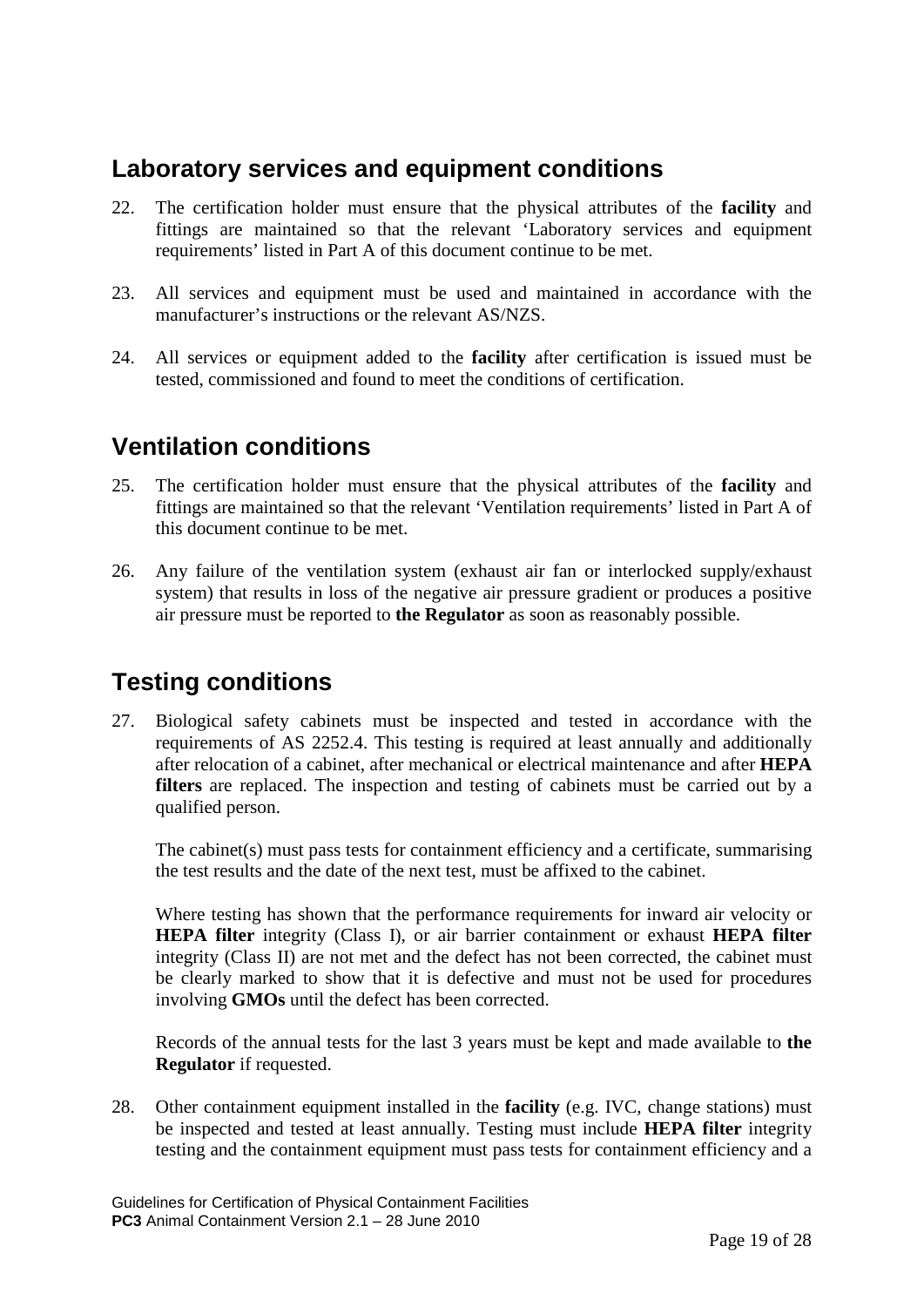certificate, summarising the test results and the date of the next test, must be affixed to the cabinet.

Where testing has shown that the performance requirements for **HEPA filter** integrity are not met and the defect has not been corrected, the equipment must be clearly marked to show that it is unsafe and must not be used for procedures involving **GMOs** until the defect has been corrected.

Records of the annual tests for the last 3 years must be kept and made available to **the Regulator** if requested.

- 29. Testing and maintenance of **facility** ventilation systems must be carried out at least annually and must include:
	- (a) testing of the pressure differentials;
	- (b) integrity testing of all **HEPA filters** in accordance with AS 1807.6 or AS 1807.7, as applicable, by a qualified person. The **HEPA filter** must be **decontaminated** prior to testing;
	- (c) checking directional airflow;
	- (d) verifying that the alarms operate when the air pressure in the **facility** is raised;
	- (e) calibration of transducers fitted to the air-handling system and validation of airhandling performance (i.e. an over-pressure or under-pressure response);
	- (f) calibration of pressure gauges;
	- (g) the air handling control system; and
	- (h) if applicable, the building management system.

Records of the tests in items (a) to (h), and of any maintenance conducted, must be kept for 3 years and made available to **the Regulator** if requested.

If any failures occur, **dealings** involving **GMOs** in the **facility** must cease until the failures are rectified and the ventilation system must be re-tested until compliance is achieved.

30. If the **facility** contains a liquid effluent **decontamination** system, it must be tested and maintained by a competent person at least annually and must include:

(a) calibration of all instruments that control or monitor critical process parameters; (b) confirmation that all parameters of the system are operating within the specified limits (e.g. temperature, time, pH, concentration of chemical);

(c) checking and maintenance of equipment to ensure effective operating condition; (d) checking of all safety and relief equipment.

Records of the tests in items (a) to (d), and of any maintenance conducted, must be kept for 3 years and made available to **the Regulator** if requested.

31. The physical parameters and efficacy of the **autoclave**, or other heat-based equipment used to **decontaminate GMOs**, must be validated monthly.

The physical parameters of the **autoclave** must be validated by the use of:

(a) thermocouples or resistance thermometers, to ensure that the required temperature has been achieved; or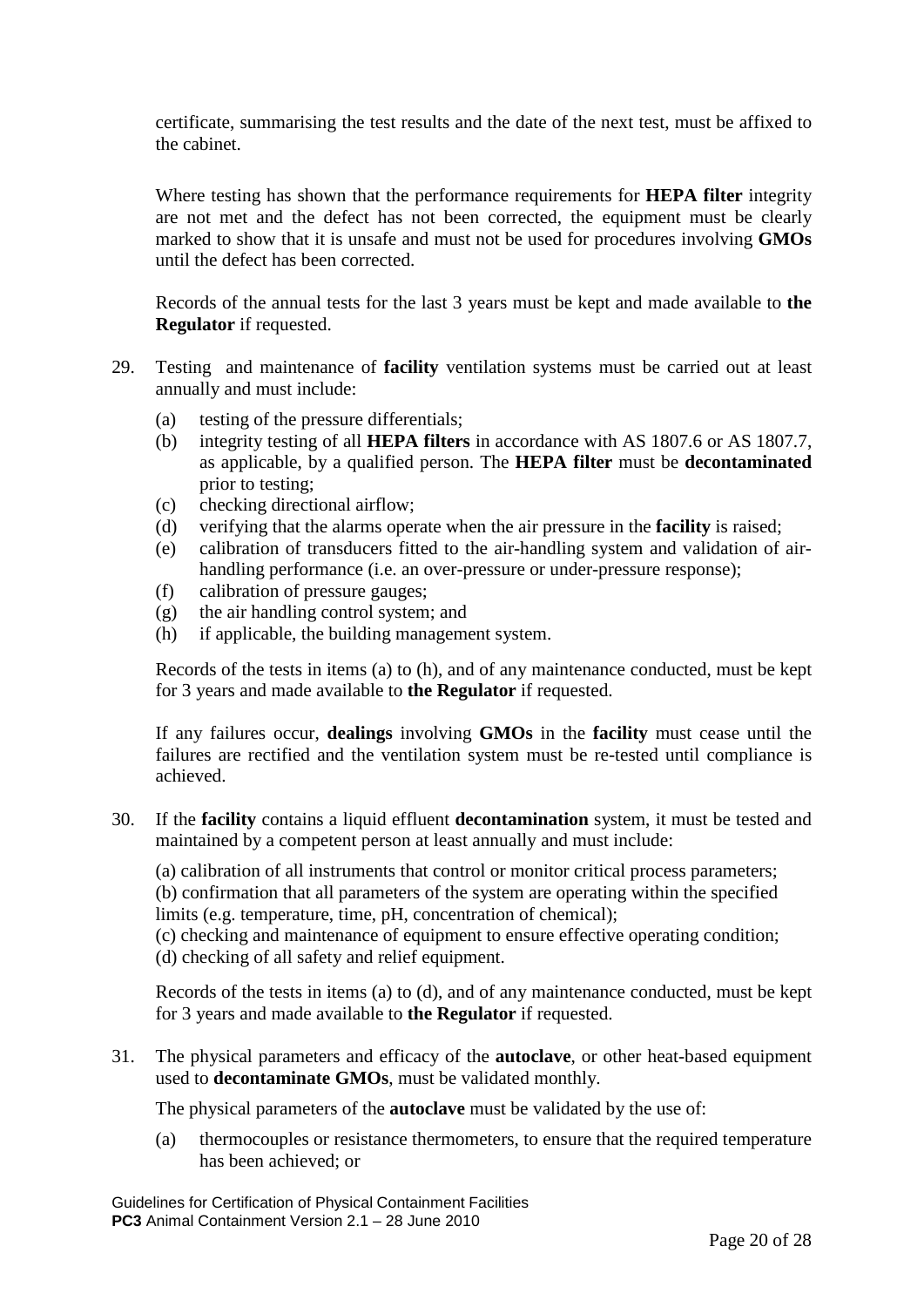- (b) chemical indicators which use a combination of moisture, heat and time and which progressively change colour with the time exposed at the specified temperature; or
- (c) other methods approved in writing by **the Regulator**.

The efficacy of the **autoclave** must be validated by the use of:

- (a) biological indicators such as spore strips; or
- (b) bacterial enzyme indicators; or
- (c) other methods approved in writing by **the Regulator**.

The results of each month's testing must be kept for the previous 12 months and made available to **the Regulator**, if requested.

- 32. Any heat-based equipment used to **decontaminate GMOs** must be calibrated annually by a person competent to do so. The results of the annual calibration for the previous 3 years must be kept and made available to **the Regulator,** if requested. When an **autoclave** is used for **decontamination**, annual calibration of the thermometer, timers, thermocouple and safety valves must be performed.
- 33. If any **decontamination** equipment is found to be defective and the defect has not been corrected, the equipment must be clearly marked to show that it is defective and must not be used for **decontaminating GMOs**, waste or equipment associated with **dealings** with **GMOs** until the defect has been corrected.
- 34. All testable water supply backflow prevention devices must pass an annual test, conducted in accordance with AS 2845.3, by a licensed plumber accredited to test backflow prevention devices. A record of the annual test for the last 3 years must be kept and made available to **the Regulator** if requested.

## <span id="page-20-0"></span>**Work Practices**

#### <span id="page-20-1"></span>**Entry and exit**

- 35. The outer door of the **facility** must be kept locked at all times, except when authorised persons are entering or exiting the **facility**.
- 36. **Airlock** doors must remain closed at all times, except when authorised persons are entering or exiting the **facility**.
- 37. Persons must enter and exit the **work area** only through the **airlock**.
- 38. Emergency exits must only be opened in the event of an emergency.
- 39. Procedures with **GMOs** and/or animals must only take place in the **work area**.
- 40. The following personal protective clothing and equipment must be worn by all authorised persons in the **work area**: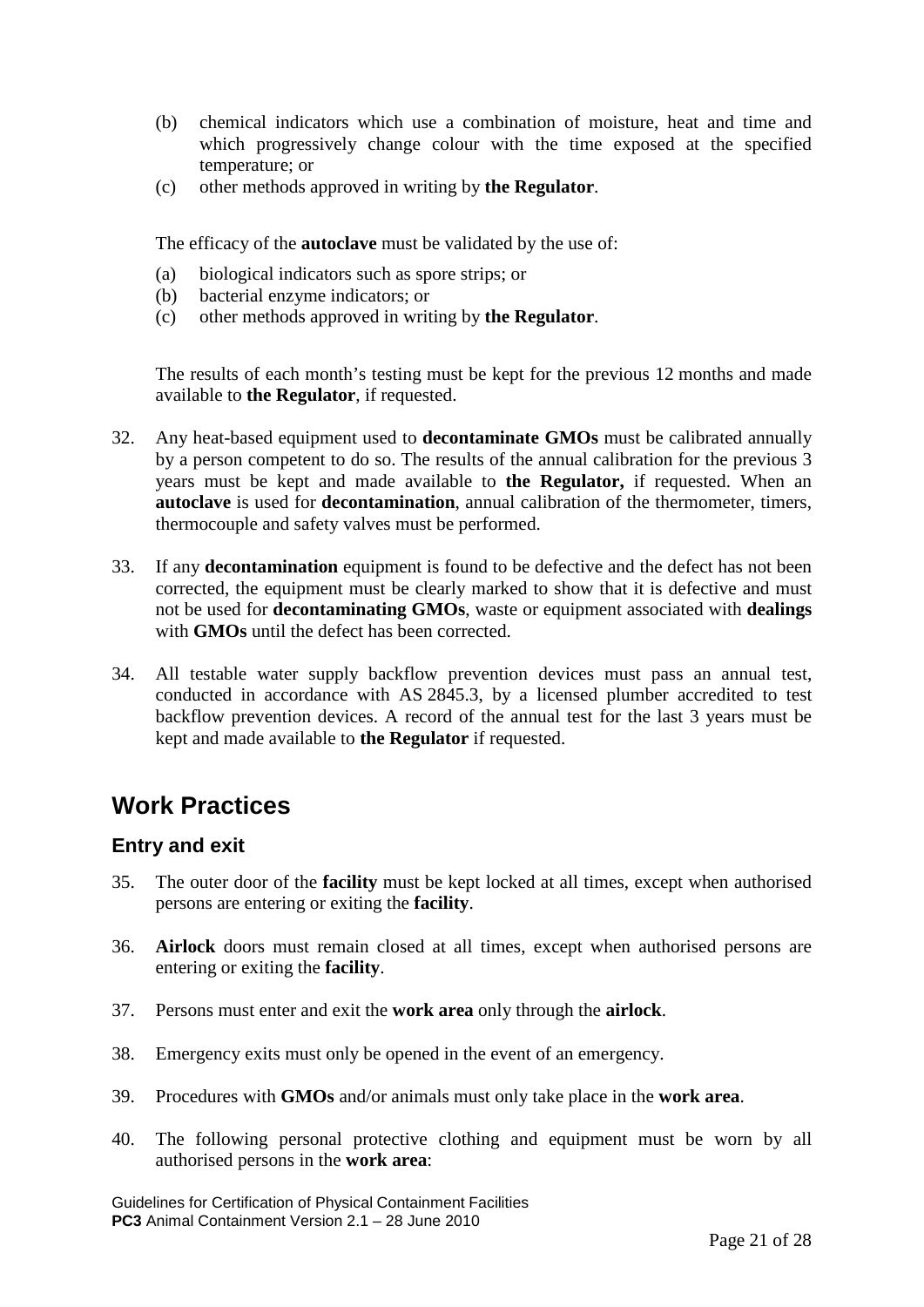- (a) protective clothing to protect the front part of the body (e.g. long-sleeved, backfastening, tight-wristed protective clothing);
- (b) closed footwear;
- (c) gloves; and
- (d) eye protection.

NOTE: The use of disposable overshoes should also be considered.

- 41. When exiting the **work area** and prior to entering the **airlock**, personal protective clothing and equipment must be removed and disposed of, or stored in designated storage or hanging spaces. If a **facility** contains multiple **work areas**, personal protective clothing and equipment should be removed before exiting each **work area**.
- 42. When exiting the **work area** and immediately prior to entering the **airlock** all persons must wash or **decontaminate** their hands. If a **facility** contains multiple **work areas**, all persons must wash or **decontaminate** their hands immediately before exiting each **work area**.

#### <span id="page-21-0"></span>**Containment equipment**

- 43. Any procedures that may generate **aerosols** containing **GM micro-organisms**, such as opening of any animal primary containment devices, surgical procedures, post-mortem dissection, and animal inoculation, must be conducted in a BSC, or other specialised containment equipment approved in writing by **the Regulator**.
- 44. If centrifugation is undertaken, it must be carried out in sealed containers (tubes, buckets or rotors). Centrifuge containers must only be opened in a BSC.

#### <span id="page-21-1"></span>**Animal Handling**

- 45. Procedures with animals must only be undertaken by authorised persons who have been trained to do so.
- 46. Handling of the animals containing **GMOs**, and any experimental procedures conducted on the animals, must be carried out in a way that minimises the possibility of escape of the animals and exposure of people to the **GMOs.**
- 47. When not being handled in the BSC or other specialised containment equipment, animals containing **GMOs** must be kept in ventilated cages or enclosures.
- 48. If an animal containing **GMOs** escapes within the **facility**, trapping devices must be used to capture the animal and the animal must be returned to its container or cage or euthanased.

#### <span id="page-21-2"></span>**Decontamination**

- 49. Work benches, surfaces and equipment where procedures involving **GMOs** have taken place must be **decontaminated** immediately after each procedure and/or at the end of each working day.
- 50. **Decontamination** of the **facility** must take place: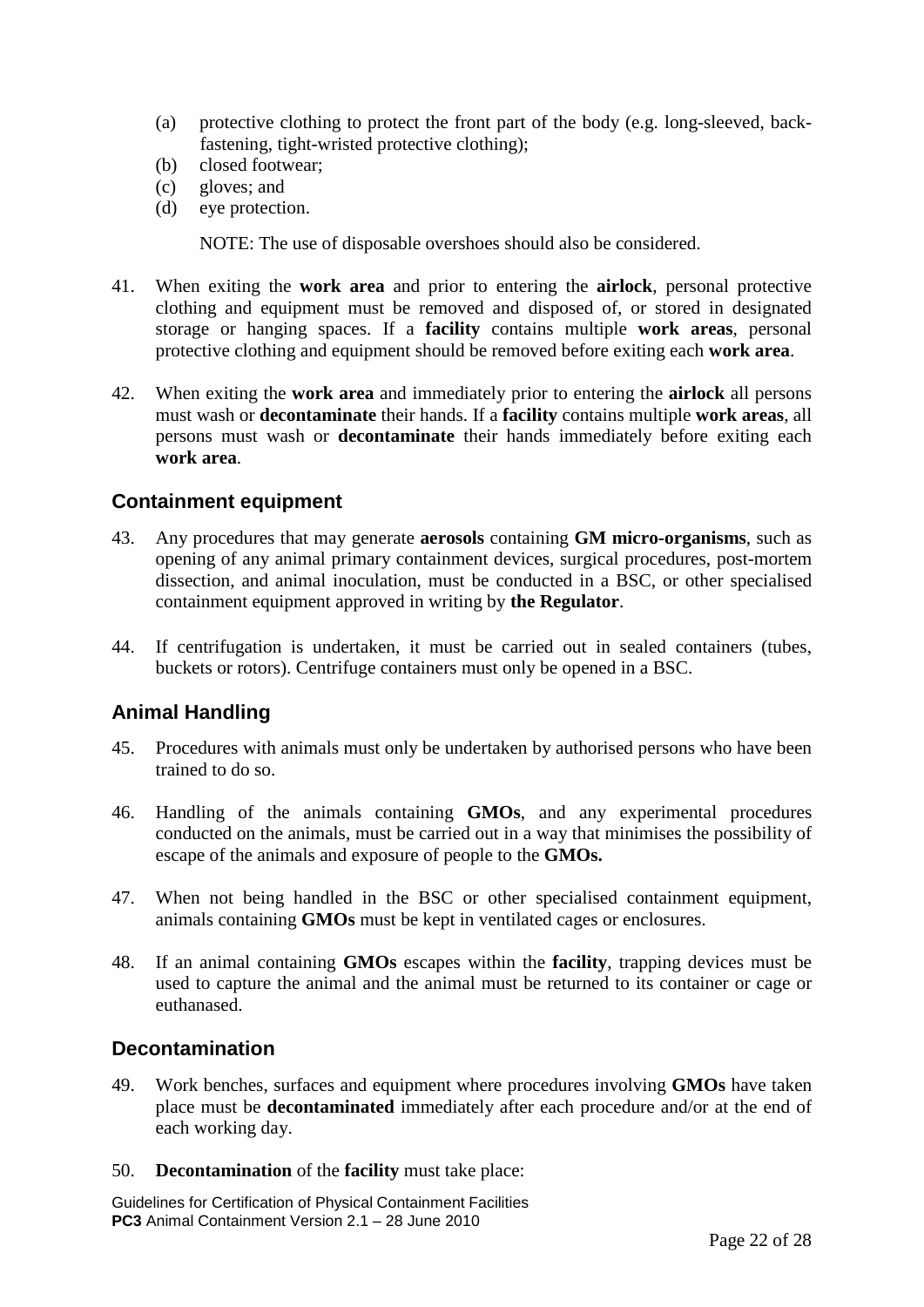- (a) in the event of a spill of viable organisms occurring outside of primary containment (e.g. BSC) that cannot be effectively **decontaminated** by another means;
- (b) prior to suspension, surrender, expiry or cancellation of certification; and
- (c) prior to re-certification of the **facility** at a lower containment level, if stipulated by **the Regulator**.

#### NOTES:

For **facilities** that contain multiple **work areas**, an individual **work area** may be **decontaminated** without the need for the whole **facility** to be **decontaminated**.

**Facilities** may also require **decontamination** in the event of escape of an animal containing **GMOs** within the **facility**.

- 51. With the exception of transport of viable **GMOs** (in accordance with Conditions 60 and 61) to another certified **PC3 facility,** all items, including equipment, personal protective clothing, and waste, that are contaminated or potentially contaminated with **GMOs,** must be **decontaminated** prior to removal from the **facility**.
- 52. If the **facility** has floor drainage exits, all effluent from these drains must be **decontaminated** by heat treatment or chemical treatment before being discharged. If the **facility** has a sink, then all liquid effluent must be **decontaminated** prior to discharge down the sink.
- 53. **Decontamination** can be effected by **autoclaving** or other heat treatment, chemical treatment, or by any other method approved in writing by **the Regulator**.

NOTE: **Autoclaving** is the most reliable means of **decontamination**; however this method is not applicable in all situations.

#### 54. If an **autoclave** is used for **decontamination**:

- (a) loads must be packed and loaded to allow for the penetration of steam into the material being **decontaminated**;
- (b) the coldest part of the load must be exposed to a minimum temperature of 121°C and 103 kPa for at least 15 minutes or at 134°C and 203 kPa for at least 3 minutes;
- (c) measures must be taken to ensure that loads that have been processed can be differentiated from loads that have not (e.g. by use of **autoclave** tape); and
- (d) all displaced or evacuated air, steam and liquid must be filtered or **decontaminated** before discharge.
- 55. If a double-ended **autoclave** is installed across the barrier, it must have a mechanism in place such that it cannot be opened on the clean side without a complete **decontamination** cycle being undertaken.
- 56. Any other heat-based treatment used for **decontamination** must be performed using a combination of temperature and time that has been validated as effective in rendering the **GMOs** non-viable.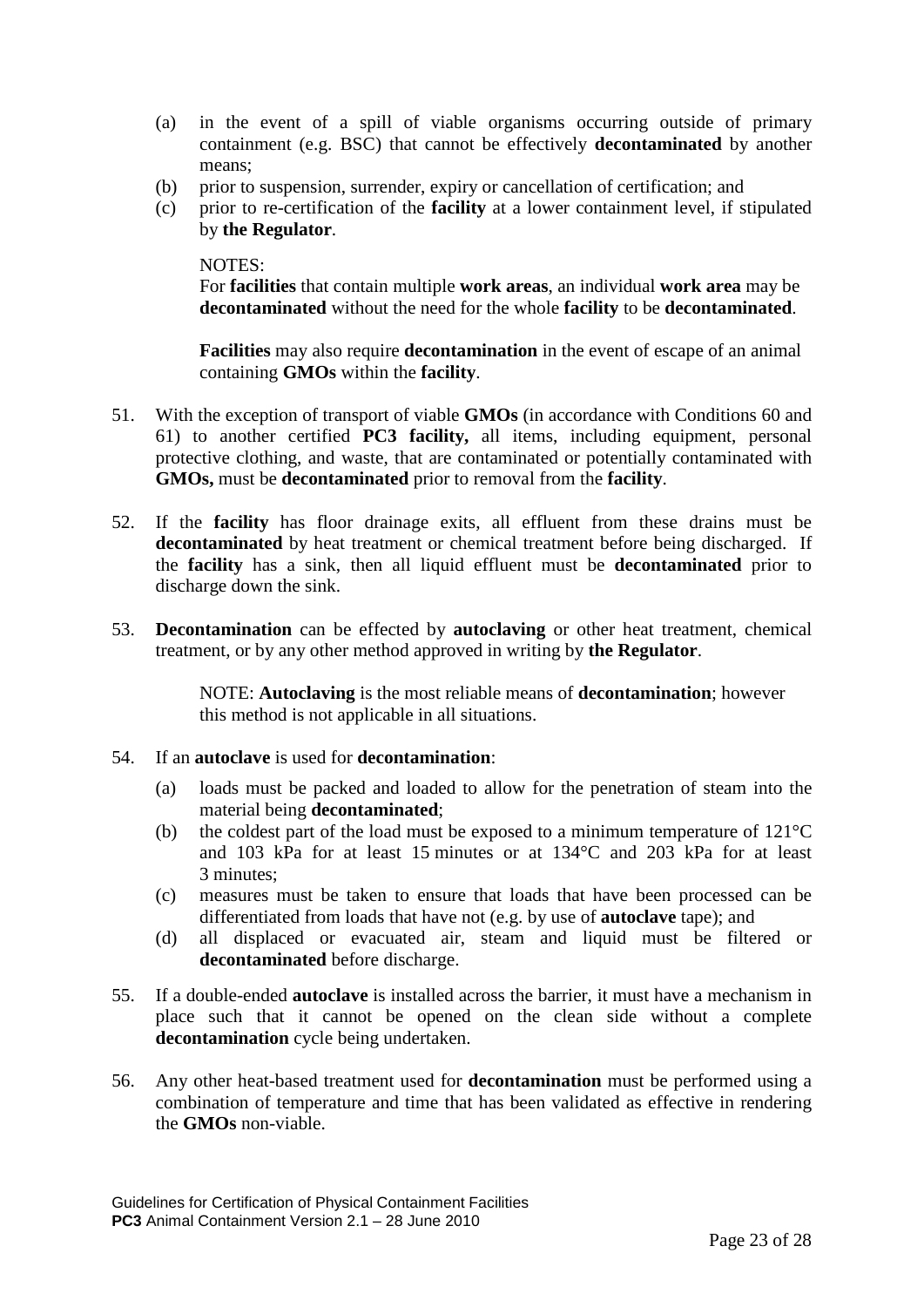57. Any chemical **decontamination** agent must be validated as effective in rendering the **GMOs** non-viable.

> NOTE: AS/NZS 2243.3 is a recommended source of information when selecting and using chemical disinfectant agents.

#### <span id="page-23-0"></span>**Spills**

- 58. If any spill occurs in the **facility**, the spills procedure (see Conditions 66(r)(i)) must be implemented to **decontaminate** the spill as soon as reasonably possible.
- 59. Any known or suspected unintentional release of **GMOs** outside the **facility** must be reported to **the Regulator** as soon as reasonably possible.

#### <span id="page-23-1"></span>**Removal and Storage of GMOs**

- 60. **GMOs** and material containing or potentially containing **GMOs**, including carcasses, blood, organs and tissues must not be removed from the **facility** unless:
	- (a) it is to be transported to another containment **facility** certified by **the Regulator** to at least **PC3**; or
	- (b) written permission has been given by **the Regulator**.
- 61. **GMOs** and material containing or potentially containing **GMOs** being transported out of the **facility** must be transported in accordance with any Transport Guidelines and other relevant guidelines issued by **the Regulator**.
- 62. **GMOs** must be stored within the **work area** of a **PC3 facility.**

**GMOs** must be stored in a sealed primary container, which has been surface **decontaminated** prior to enclosure within a sealed secondary container.

NOTE: Where this is not practicable, due to space constraints or availability of appropriate storage devices within the **PC3 facility work area**, an exemption to this condition may be requested from **the Regulator**.

#### <span id="page-23-2"></span>**Personal effects**

63. Non-essential personal effects, including handbags, personal mobile phones, personal organisers and other non-essential electronic equipment, which will not remain within the **work area**, must not be taken into the **airlock**.

### <span id="page-23-3"></span>**Facility management**

- 64. A **facility** manager must be appointed by the certification holder. The **facility** manager, or his or her delegate(s), must be capable of demonstrating an understanding of the technical aspects of **facility** design, operation and maintenance.
- 65. The certification holder must ensure that the **facility** manager or his or her delegate(s) is capable of undertaking the following functions: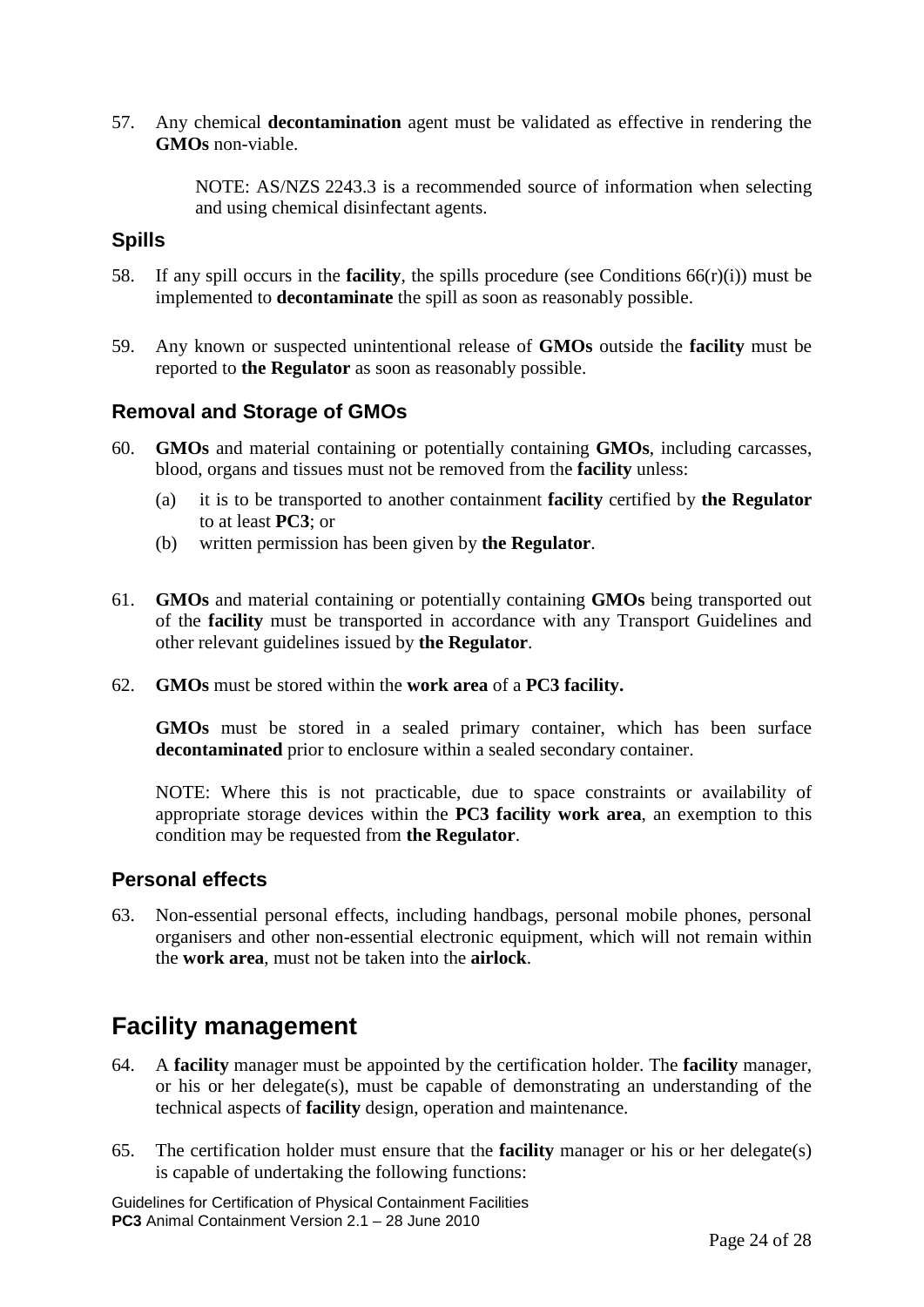- (a) developing and maintaining documented policies and documented procedures for the safe operation of the **facility**;
- (b) ensuring that access to the **facility** is restricted to authorised persons;
- (c) ensuring that access to voids around the perimeter of the **facility** and the ventilation system of the **facility** is restricted to authorised persons;
- (d) facilitating delivery of appropriate training to all persons as per the training conditions;
- (e) development, documentation, implementation and annual review of a **facility** manual, as stipulated in condition 66 and 67;
- (f) development, documentation, implementation and validation of **decontamination** procedures effective for all organisms and equipment used in the **facility**;
- (g) provision of information to all authorised persons on changes to all **facility** operating procedures (e.g. entry and exit procedures, work practices, **decontamination** procedures and emergency plans);
- (h) ensuring that successful **decontamination** of the **facility** is carried out;
- (i) retention of documentation relating to the maintenance and testing of the **facility** equipment and services, including the air handling system, primary containment equipment (e.g. BSC, IVC), **autoclave(s)** and gaseous **decontamination** of the **facility**;
- (j) co-ordination of immunisation of persons working within the **facility,** where appropriate;
- (k) ensuring that current emergency contact numbers are clearly visible from inside and outside the **facility** (e.g. 24-hour contacts for medical emergency and for alarm response);
- (l) ensuring that a record of all organisms (GM and non-GM) used in the **facility** since the most recent gaseous **decontamination** is kept and is made available to **the Regulator** if requested; and
- (m) coordination of all work in the **facility** where multiple projects or work on different organisms is taking place in the **facility**.

## <span id="page-24-0"></span>**Facility Manual**

- 66. A **facility** manual must be readily available to all authorised users of the **facility**. The **facility** manual must document the following elements:
	- (a) the **facility** manager's contact details;
	- (b) a list of persons authorised to enter the **facility**;
	- (c) the persons to contact in case of emergency;
	- (d) copies of conditions imposed under the Gene Technology Legislation that must be followed, including:
		- i. conditions of certification of the **facility**;
		- ii. conditions imposed by any licences for **dealings** with **GMOs**;
		- iii. any relevant clauses of the Guidelines for the Transport of **GMOs**; and
		- iv. details of any other authorisations granted to **deal with GMOs** in the **facility** (e.g. NLRDs);
	- (e) the structure and operation (including design limits) of the **facility**;
	- (f) details of all organisms and animals being handled with in the **facility**, the risks associated with the use of these organisms and animals, and the management strategies for these risks;
	- (g) the procedures for the handling of animals within the **facility**;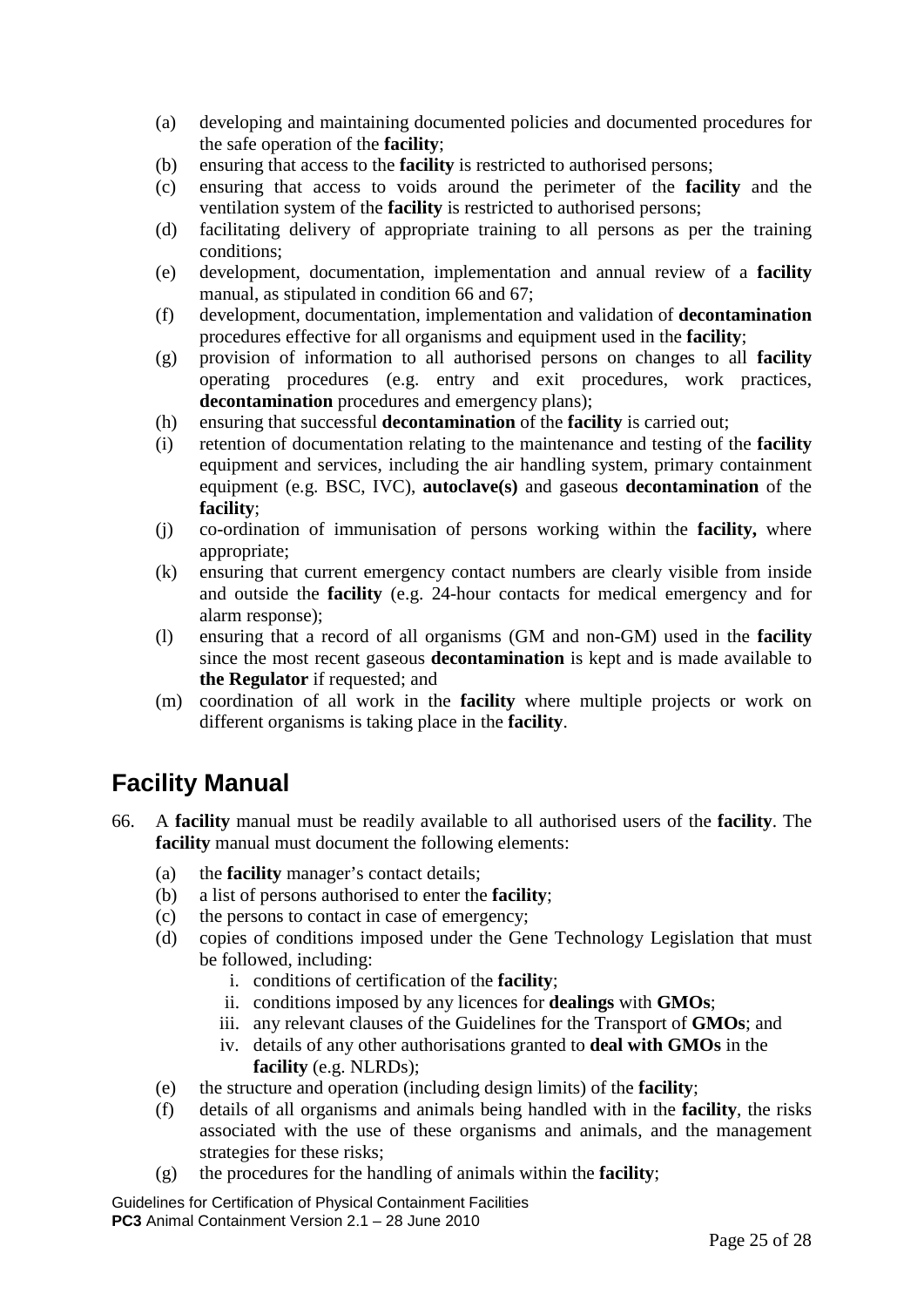- (h) the procedures that must be followed by all persons entering and exiting the **facility**, and the use of personal protective clothing and equipment and the order in which these are removed;
- (i) the procedures for the operation and use of BSC, IVC, and other specialised containment equipment approved in writing by **the Regulator**;
- (j) the procedures for the use of normal and emergency communication systems;
- (k) the procedures for the movement of all equipment into and out of the **facility**, including **decontamination** of that equipment;
- (l) the procedures for **decontamination**, including operation and use of the **autoclave**;
- (m) the procedures and circumstances for gaseous **decontamination** of the **facility**;
- (n) the procedures for waste and effluent disposal, including transport procedures;
- (o) the procedures for the transport of viable material inside the **facility**, including transport for storage of **GMOs**;
- (p) the procedures for the transport of viable material outside the **facility** (e.g. transport to another **PC3 facility**);
- (q) the circumstances or events which must be notified to **the Regulator**;
- (r) the emergency response plans, including the procedures and use of specialised equipment required for responding to:
	- (i) spills in the **facility** (both inside and outside BSC) and spills while transporting viable material outside the **facility**;
	- (ii) accidental exposure to organisms used within the **facility**, including procedures for the management and treatment of persons suspected to be infected or contaminated with/exposed to Risk Group 3 organisms;
	- (iii) escape of animals containing **GMOs** within the **facility**;
	- (iv) alarms for fire or loss of pressure;
	- (v) loss, theft or unintentional release of **GMOs** from the **facility**;
	- (vi) failure of power or ventilation systems;
	- (vii) fire and natural disasters;
- (viii) serious injury or medical emergencies to persons within the **facility**;
- (ix) security threats; and
- (x) other life-threatening situations.
- 67. The **facility** manual must be reviewed at least annually and updated as necessary.

## <span id="page-25-0"></span>**Training**

- 68. Training, as identified in Condition 3 (a) of this Part, must include familiarisation with the elements of the **facility** manual (Condition 66).
- 69. Training must include theoretical instruction, and where applicable, supervised practical experience and assessment of competence.
- 70. Training of authorised persons must be reviewed at least annually and updated where necessary and whenever:
	- (a) licence conditions or certification conditions related to the **facility** change;
	- (b) the *Guidelines for Certification of a PC3 Animal Facility* change*;*
	- (c) there are new risks associated with **GMOs dealt** with in the **facility**;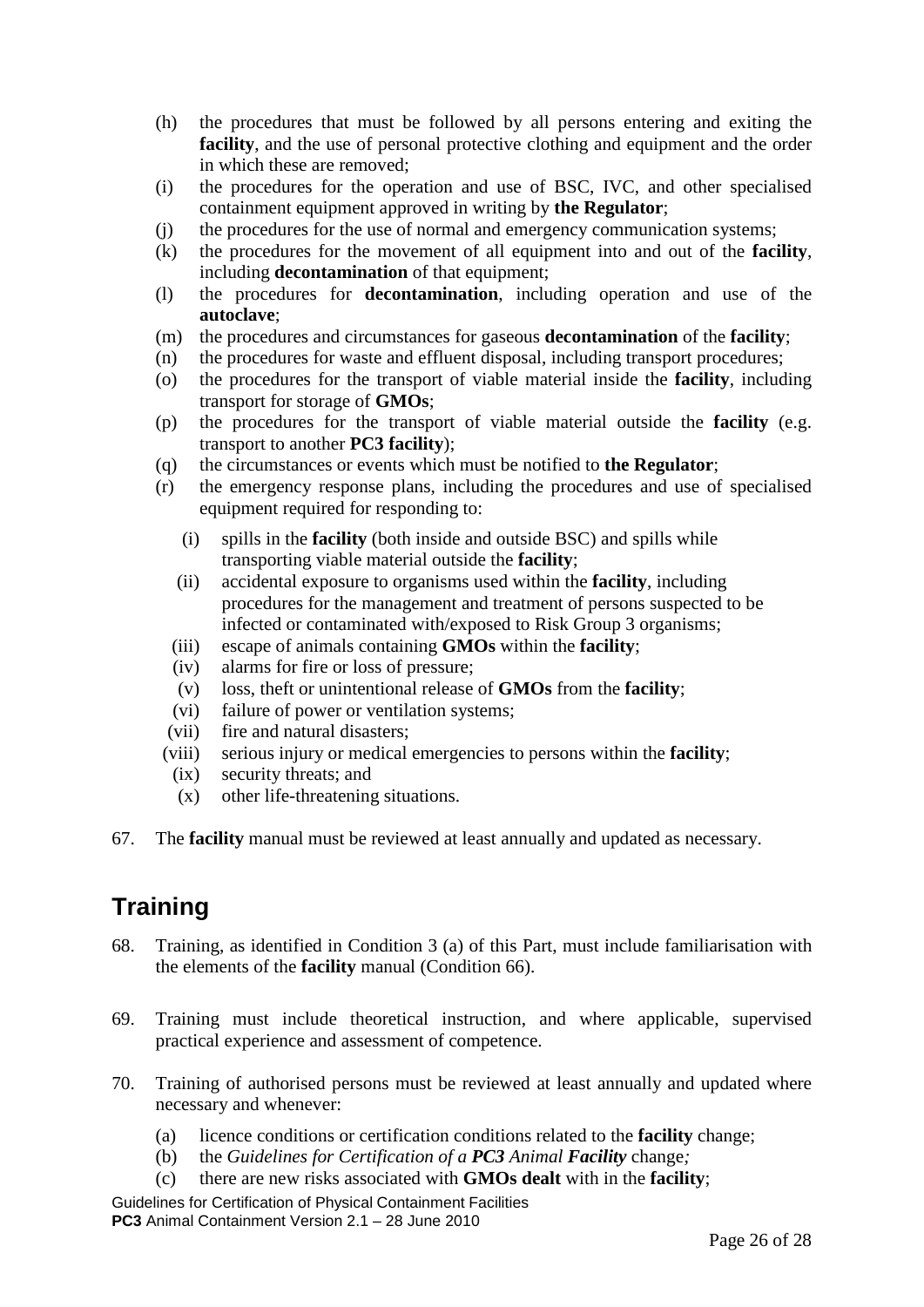- (d) procedures or equipment used in the **facility** changes; or
- (e) new **GMOs** or **animals** are used in the **facility**.
- 71. Training records must be updated at least annually and kept for a period of at least three years.

## <span id="page-26-0"></span>**Health Monitoring**

- 72. If the **GMOs** being or likely to be used are human pathogens, then consideration must be given to providing authorised persons with any available immunisation against the **GMOs** being used or likely to be used in the **facility.**
- 73. Where a zoonotic agent or human pathogen is in use, a documented system must be set up for reporting accidents and exposures to the **micro-organisms**, for monitoring employee absenteeism, and for the medical surveillance of illnesses that are potentially **facility**-associated. **The Regulator** must be informed of any such incidents as soon as reasonably possible.

## <span id="page-26-1"></span>**Non-compliance**

74. Any non-compliance with the conditions set out in these *Guidelines for Certification of a Physical Containment Level 3 Animal Facility*, including any unintentional release of **GMOs** from the **facility**, must be reported to **the Regulator** as soon as reasonably possible.